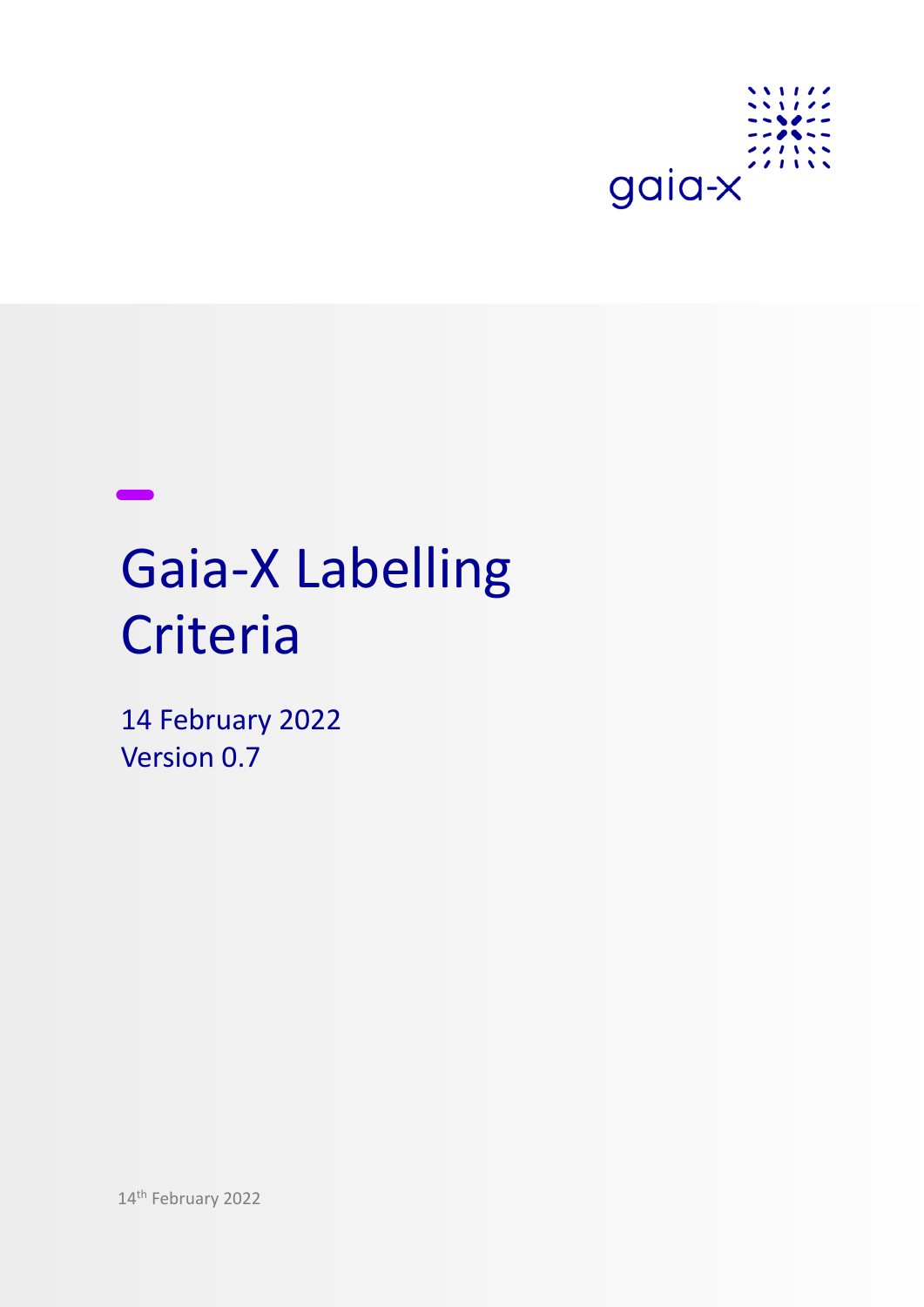

# **Preface**

The Gaia-X Labelling Criteria document links back to the [Gaia-X Labelling Framework](https://gaia-x.eu/sites/default/files/2021-11/Gaia-X%20Labelling%20Framework_0.pdf) paper which was published in November 2021. The criteria, and the respective verification process in particular, are subject to a consultation process in Q1 2022.

# **Introduction**

For Gaia-X to ensure a higher and unprecedented level of trust in digital platforms, we need to make trust an easy to understand and adopted principle. For this reason, Gaia-X developed a Trust Framework – formerly known as Gaia-X Compliance - and Labelling Framework that safeguards data protection, transparency, security, portability, and flexibility for the ecosystem as well as sovereignty and European Control.

The Trust Framework is the set of rules that define the minimum baseline to be part of the Gaia-X Ecosystem. Those rules ensure a common governance and the basic levels of interoperability across individual ecosystems while letting the users in full control of their choices.

In other words, the Gaia-X Ecosystem is the virtual set of participants and service offerings following the Gaia-X requirements from the Gaia-X Trust Framework.

The Trust Framework uses verifiable credentials and linked data representation to build a FAIR knowledge graph of verifiable claims from which additional trust and composability indexes can be automatically computed.

The Labelling Framework is based on the Trust Framework (named compliance framework in former documents) based on self-descriptions. Thus, it is ensured that all information required to make a qualified choice between different services is available in a consistent and standardized machine-readable form. This Trust Framework is introduced in th[e Gaia-X Architecture Document,](https://gaia-x.eu/sites/default/files/2022-01/Gaia-X_Architecture_Document_2112.pdf) section 4.2.

The Labelling Framework itself is further detailed and translated into concrete criteria and measures in the Gaia-X Labelling Criteria document. The criteria list brings together the policies and requirements from the committees – Policies and Rules Committee, Technical Committee, Data Spaces and Business Committee – along with comprehensive verification means to ensure that these requirements can be met. It allows for further differentiation between services that is necessary for users wanting to find services for different purposes and with different needs. It defines minimum qualification levels for the attributes described in the transparency framework.

# **Design Principles**

The Gaia-X Labelling Framework introduced a set of core principles that are being refined by the criteria.

# **Consistency among the Gaia-X ecosystem**

Gaia-X Labels reflect the essence of our objectives and concepts. They represent the results of decisions and deliverables introduced by the various Gaia-X committees and approved by the Board of Directors. Hence, the following key principles for labelling are either directly adopted or derived from our main documents (i.e. the Gaia-X Architecture Document, the Gaia-X Policy Rules Document, or the Gaia-X Principles for Data Spaces) or have been widely adopted by the respective committees and will be published soon. Hence, the labelling criteria are always in line with the corresponding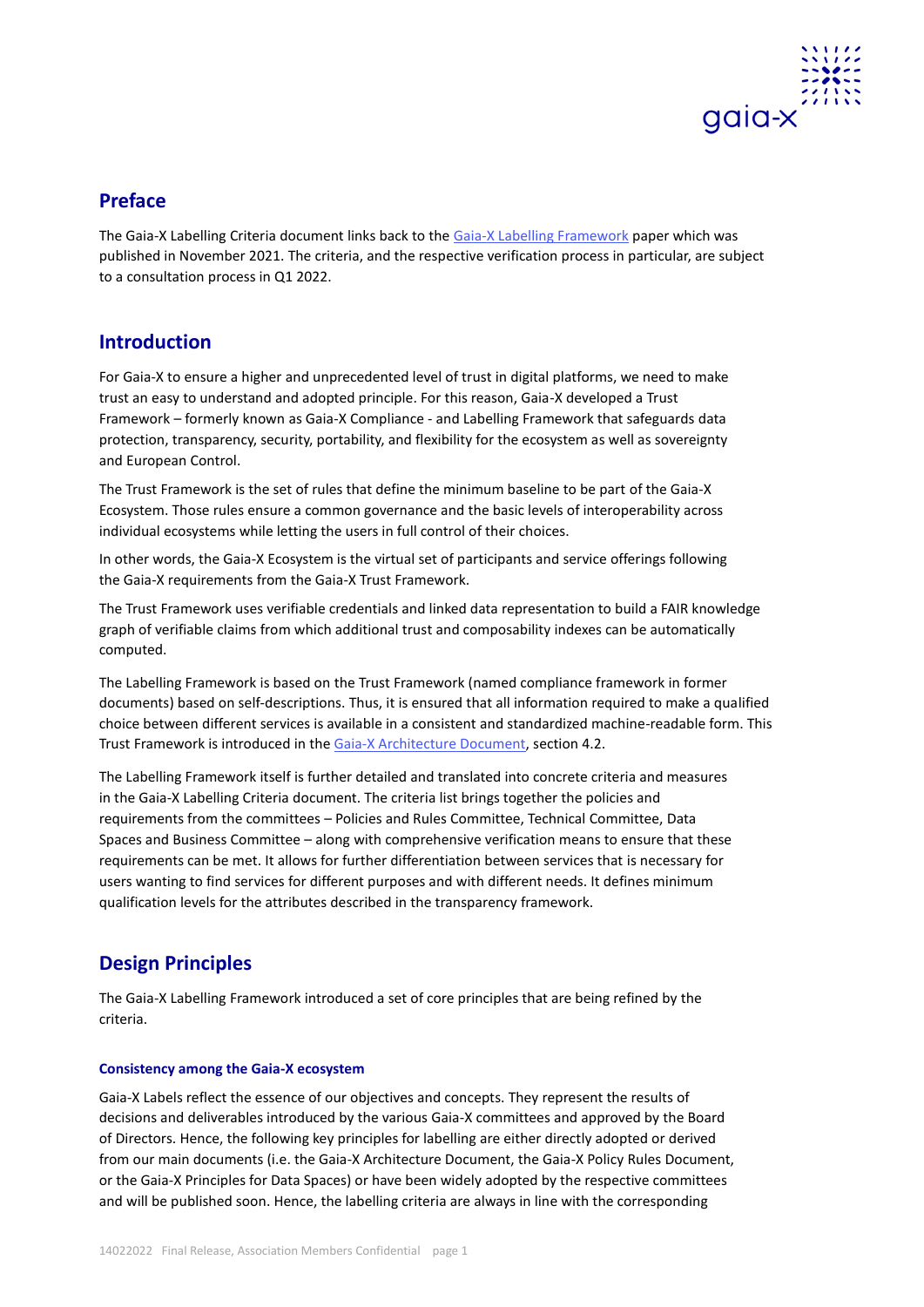

concepts and papers.

# **Scalability and extensibility**

Based on the three basic labels further Gaia-X Labels can be created to fit new needs, in particular using extension profiles for country and domain specific requirements. Extension profiles can also leverage the labelling criteria by adding and defining on-top requirements for particular purposes. To ensure impact and consistency of Gaia-X Labels, new labels and extensions have to be authorized by the Gaia-X Association (Board of Directors).

# **Composability and modularity**

Gaia-X Labels are logical groupings of composable service attributes. This results in particular in the assignment of a common set of policies, technical requirements and data spaces criteria to one or multiple of three levels.

At the same time, Gaia-X labels base upon existing schemes, certifications, testates and approved codes of conduct where possible to allow reuse of established standards and thereby simplifying the process. Only in areas where no standard has been identified Gaia-X will introduce its own set of attributes and processes to verify the information given.

# **Federation of Verification**

Gaia-X labels are issued and verified in a federated manner. The concept of modularity also allows Gaia-X to reuse existing certifications for the underlying service attributes whenever possible, hence reducing the cost and complexity of embracing Gaia-X labelling, especially for existing, already certified, services. Verification processes defined by Gaia-X itself will also base on a federation of responsibilities.

# **Further design principles**

The modularity concept requires Gaia-X labelling criteria to describe rather high-level objectives as the detailed requirements are further described in the corresponding standards that are acknowledged.

As of today, Gaia-X Labels are issued to a specific Service Offering unless stated otherwise. Only the criteria defined by the DSBC apply to data-sharing networks and define the governance, usage policies and obligations among ecosystem partners.

# **Additional explanation: the 'T-shirt sizes' model**

The framework contains several sections where the criterion itself is applicable to two or all three levels, while the requirements differ in how they are verified for each of the levels. These criteria can be recognized by the T-shirt sizes S/M/L in the assignment table for the respective criterion instead of the common check mark symbol. The different verification approaches are then further explained in the respective text for verifying entities and verification process.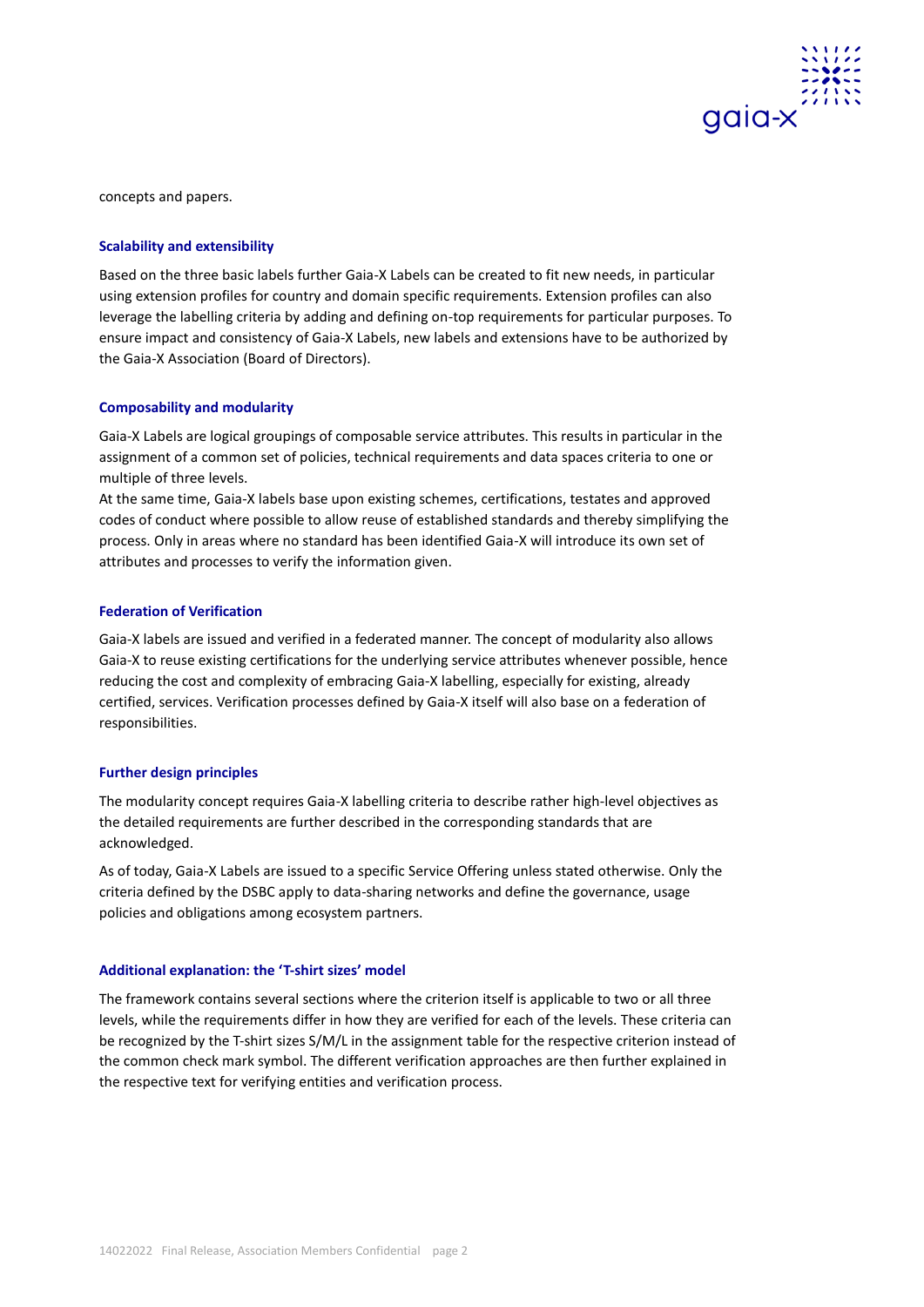

# **Gaia-X Labelling Criteria**

#### **Data Protection**

1. A contract or any other legal binding act under Union or Member State law addressing GDPR requirements is in place.

Source: PRD v2111, Chapter: 1.1.1

| Level 1 | Level <sub>2</sub> | Level 3 |
|---------|--------------------|---------|
| NЛ      |                    |         |

Verifying Entity: L1: Gaia-X AISBL or mandated entity (M)

L2/L3: CoC Art. 40: Competent authority accredited monitoring body or third party; Certification: Accredited CAB (ISO 17065) (L)

Verification Process: L1: self-verified through internal audit according to an approved CoC/Certification scheme and signed Gaia-X Self-Declaration (M)

L2 / L3: CoC (Art. 40): Evaluation by monitoring or third party; Certification (Art. 42): Inspection/Verification/Validation based on audit by CAB (L)

Accepted Standards: Codes of Conduct acc. Art. 40 GDPR (currently CISPE, EU Cloud CoC) or certifications acc. Art. 42 GDPR

------------------

2. Role and responsibility of each party is defined.

Source: PRD v2111, Chapter: 1.1.2

| Level 1 | Level 2 | Level 3 |
|---------|---------|---------|
| N۸      |         |         |

Verifying Entity: L1: Gaia-X AISBL or mandated entity (M)

L2/L3: CoC Art. 40: Competent authority accredited monitoring body or third party; Certification: Accredited CAB (ISO 17065) (L)

Verification Process: L1: self-verified through internal audit according to an approved CoC/Certification scheme and signed Gaia-X Self-Declaration (M)

L2 / L3: CoC (Art. 40): Evaluation by monitoring or third party; Certification (Art. 42): Inspection/Verification/Validation based on audit by CAB (L)

Accepted Standards: Codes of Conduct acc. Art. 40 GDPR (currently CISPE, EU Cloud CoC) or certifications acc. Art. 42 GDPR

------------------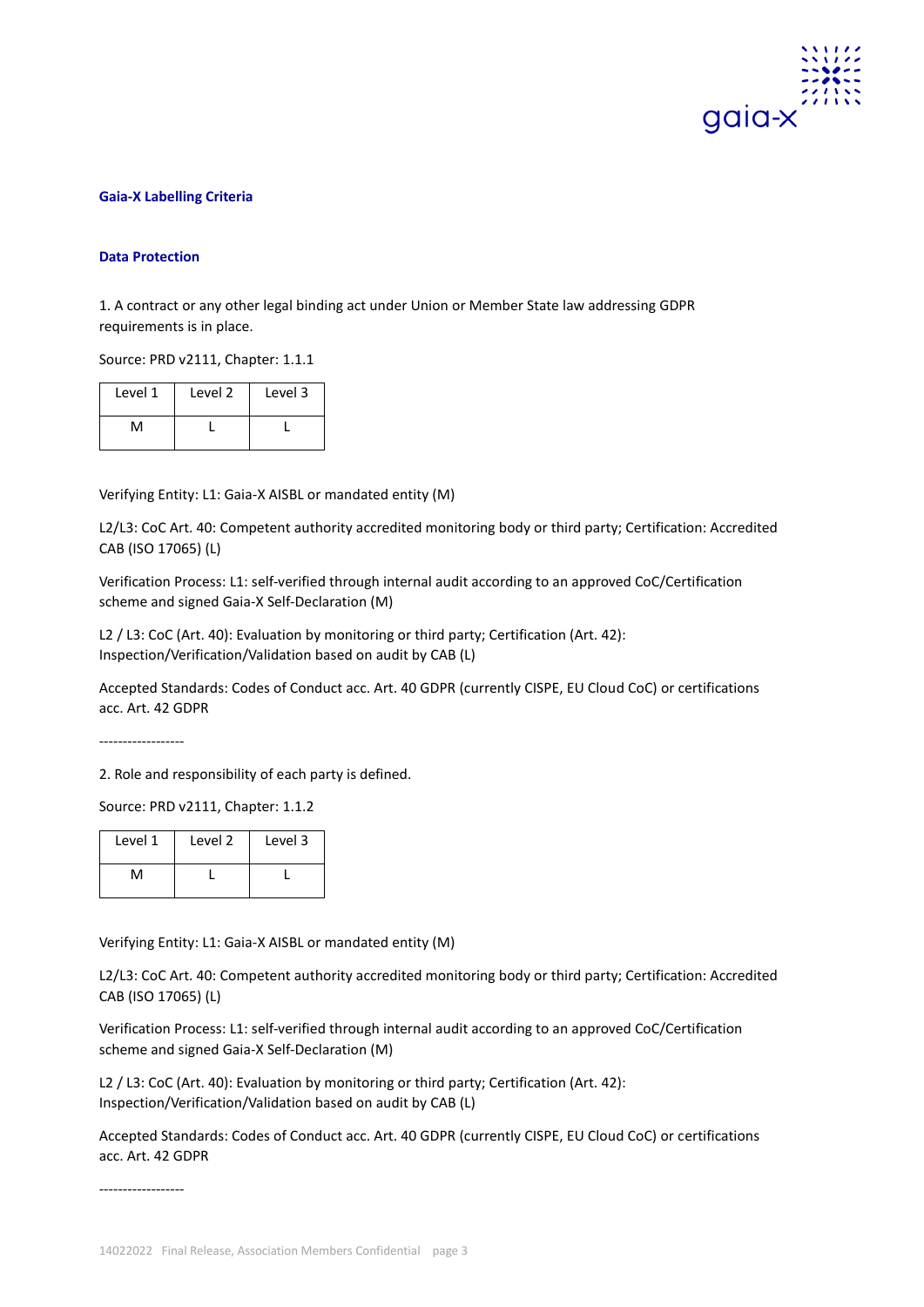

3. Technical and organizational measures are clearly defined in accordance with roles and responsibilities of the parties, including an adequate level of detail.

Source: PRD v2111, Chapter: 1.1.3

| Level 1 | Level 2 | Level 3 |
|---------|---------|---------|
| м       |         |         |

Verifying Entity: L1: Gaia-X AISBL or mandated entity (M)

L2/L3: CoC Art. 40: Competent authority accredited monitoring body or third party; Certification: Accredited CAB (ISO 17065) (L)

Verification Process: L1: self-verified through internal audit according to an approved CoC/Certification scheme and signed Gaia-X Self-Declaration (M)

L2 / L3: CoC (Art. 40): Evaluation by monitoring or third party; Certification (Art. 42): Inspection/Verification/Validation based on audit by CAB (L)

Accepted Standards: Codes of Conduct acc. Art. 40 GDPR (currently CISPE, EU Cloud CoC) or certifications acc. Art. 42 GDPR

------------------

4. Provider is ultimately bound to instructions of customer

Source: PRD v2111, Chapter: 1.2.1

| Level 1 | Level 2 | Level 3 |
|---------|---------|---------|
| м       |         |         |

Verifying Entity: L1: Gaia-X AISBL or mandated entity (M)

L2/L3: CoC Art. 40: Competent authority accredited monitoring body or third party; Certification: Accredited CAB (ISO 17065) (L)

Verification Process: L1: self-verified through internal audit according to an approved CoC/Certification scheme and signed Gaia-X Self-Declaration (M)

L2 / L3: CoC (Art. 40): Evaluation by monitoring or third party; Certification (Art. 42): Inspection/Verification/Validation based on audit by CAB (L)

Accepted Standards: Codes of Conduct acc. Art. 40 GDPR (currently CISPE, EU Cloud CoC) or certifications acc. Art. 42 GDPR

5. It is clearly defined how customer may instruct, including by electronic means such as configuration tools or APIs.

Source: PRD v2111, Chapter: 1.2.2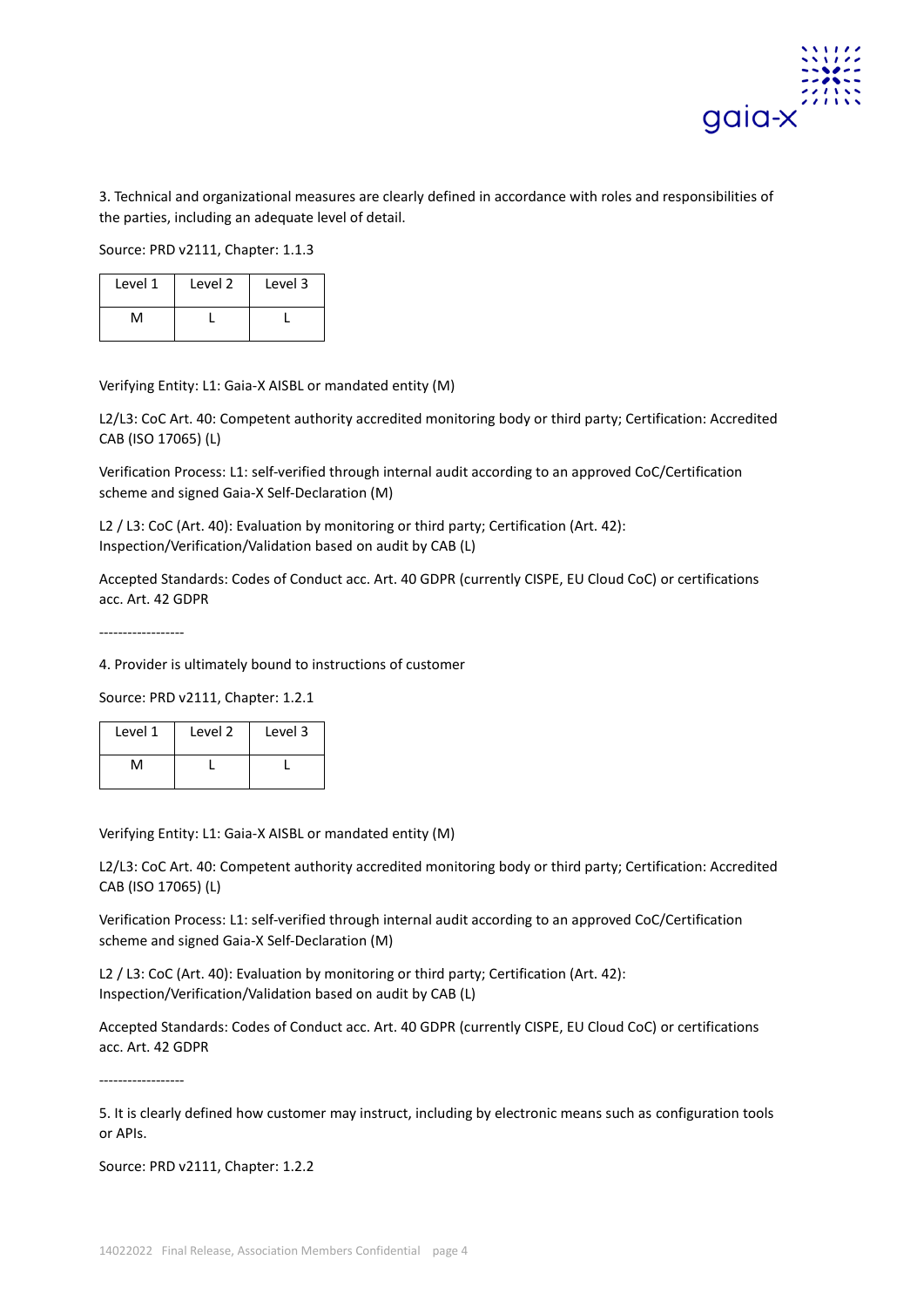

| Level 1 | Level 2 | Level 3 |
|---------|---------|---------|
| ٨٨      |         |         |

L2/L3: CoC Art. 40: Competent authority accredited monitoring body or third party; Certification: Accredited CAB (ISO 17065) (L)

Verification Process: L1: self-verified through internal audit according to an approved CoC/Certification scheme and signed Gaia-X Self-Declaration (M)

L2 / L3: CoC (Art. 40): Evaluation by monitoring or third party; Certification (Art. 42): Inspection/Verification/Validation based on audit by CAB (L)

Accepted Standards: Codes of Conduct acc. Art. 40 GDPR (currently CISPE, EU Cloud CoC) or certifications acc. Art. 42 GDPR

------------------

6. It is clearly defined if and to which extent third country transfer will take place.

Source: PRD v2111, Chapter: 1.2.3

| Level 1 | Level 2 | Level 3 |
|---------|---------|---------|
| N۸      |         |         |

Verifying Entity: L1: Gaia-X AISBL or mandated entity (M)

L2/L3: CoC Art. 40: Competent authority accredited monitoring body or third party; Certification: Accredited CAB (ISO 17065) (L)

Verification Process: L1: self-verified through internal audit according to an approved CoC/Certification scheme and signed Gaia-X Self-Declaration (M)

L2 / L3: CoC (Art. 40): Evaluation by monitoring or third party; Certification (Art. 42): Inspection/Verification/Validation based on audit by CAB (L)

Accepted Standards: Codes of Conduct acc. Art. 40 GDPR (currently CISPE, EU Cloud CoC) or certifications acc. Art. 42 GDPR

------------------

7. If and to the extent third country transfers will take place, it is clearly defined by which means of Chapter V GDPR those will be protected.

Source: PRD v2111, Chapter: 1.2.4

| Level 1 | Level 2 | Level 3 |
|---------|---------|---------|
| ٨л      |         |         |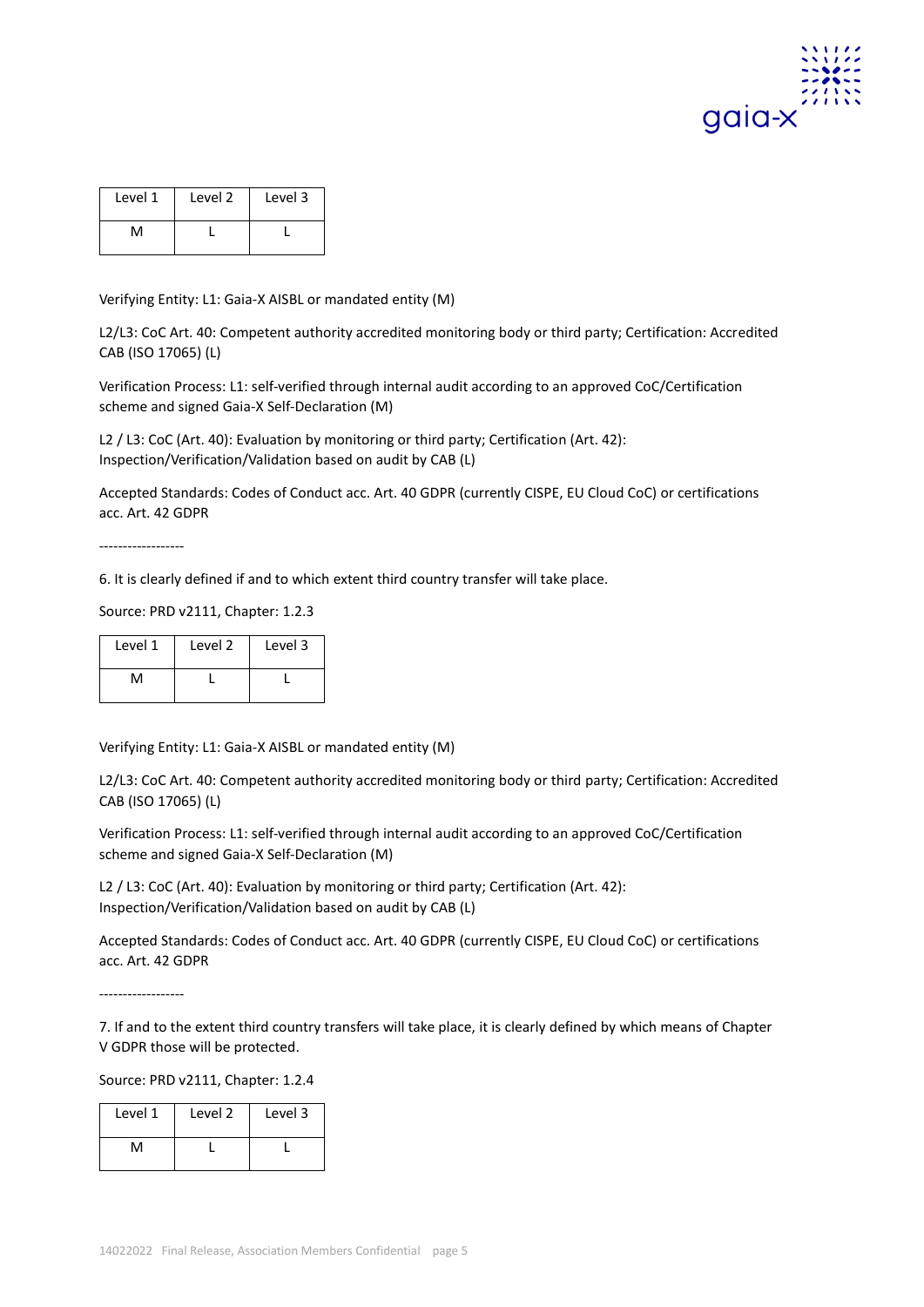

L2/L3: CoC Art. 40: Competent authority accredited monitoring body or third party; Certification: Accredited CAB (ISO 17065) (L)

Verification Process: L1: self-verified through internal audit according to an approved CoC/Certification scheme and signed Gaia-X Self-Declaration (M)

L2 / L3: CoC (Art. 40): Evaluation by monitoring or third party; Certification (Art. 42): Inspection/Verification/Validation based on audit by CAB (L)

Accepted Standards: Codes of Conduct acc. Art. 40 GDPR (currently CISPE, EU Cloud CoC) or certifications acc. Art. 42 GDPR

------------------

8. It is clearly defined if and to which extent sub-processors will be involved.

Source: PRD v2111, Chapter: 1.2.5

| Level 1 | Level 2 | Level 3 |
|---------|---------|---------|
| ٨л      |         |         |

Verifying Entity: L1: Gaia-X AISBL or mandated entity (M)

L2/L3: CoC Art. 40: Competent authority accredited monitoring body or third party; Certification: Accredited CAB (ISO 17065) (L)

Verification Process: L1: self-verified through internal audit according to an approved CoC/Certification scheme and signed Gaia-X Self-Declaration (M)

L2 / L3: CoC (Art. 40): Evaluation by monitoring or third party; Certification (Art. 42): Inspection/Verification/Validation based on audit by CAB (L)

Accepted Standards: Codes of Conduct acc. Art. 40 GDPR (currently CISPE, EU Cloud CoC) or certifications acc. Art. 42 GDPR

------------------

9. If and to the extent sub-processors will be involved, measures are in place regarding subprocessors management.

Source: PRD v2111, Chapter: 1.2.6

| Level 1 | Level 2 | Level 3 |
|---------|---------|---------|
| ٨л      |         |         |

# Verifying Entity: L1: Gaia-X AISBL or mandated entity (M)

L2/L3: CoC Art. 40: Competent authority accredited monitoring body or third party; Certification: Accredited CAB (ISO 17065) (L)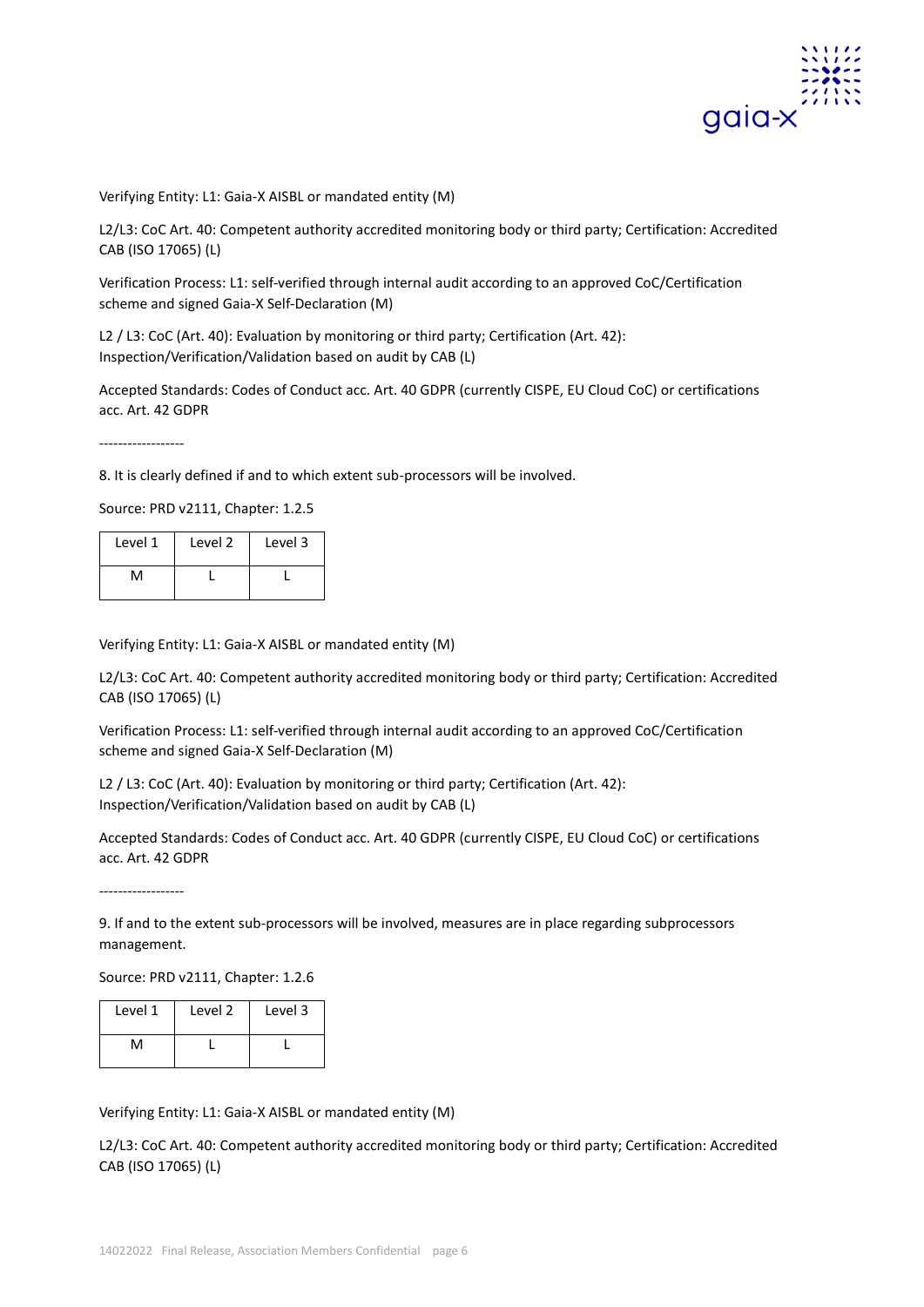

Verification Process: L1: self-verified through internal audit according to an approved CoC/Certification scheme and signed Gaia-X Self-Declaration (M)

L2 / L3: CoC (Art. 40): Evaluation by monitoring or third party; Certification (Art. 42): Inspection/Verification/Validation based on audit by CAB (L)

Accepted Standards: Codes of Conduct acc. Art. 40 GDPR (currently CISPE, EU Cloud CoC) or certifications acc. Art. 42 GDPR

------------------

10. Provisions related to a customer audit right exist.

Source: PRD v2111, Chapter: 1.2.7

| Level 1 | Level 2 | Level 3 |
|---------|---------|---------|
| ٨A      |         |         |

Verifying Entity: L1: Gaia-X AISBL or mandated entity (M)

L2/L3: CoC Art. 40: Competent authority accredited monitoring body or third party; Certification: Accredited CAB (ISO 17065) (L)

Verification Process: L1: self-verified through internal audit according to an approved CoC/Certification scheme and signed Gaia-X Self-Declaration (M)

L2 / L3: CoC (Art. 40): Evaluation by monitoring or third party; Certification (Art. 42): Inspection/Verification/Validation based on audit by CAB (L)

Accepted Standards: Codes of Conduct acc. Art. 40 GDPR (currently CISPE, EU Cloud CoC) or certifications acc. Art. 42 GDPR

------------------

11. In case of a joint controllership an arrangement pursuant to Art. 26 GDPR is in place.

Source: PRD v2111, Chapter: 1.3.1

| Level 1 | Level 2 | Level 3 |
|---------|---------|---------|
| ٨л      |         |         |

Verifying Entity: L1: Gaia-X AISBL or mandated entity (M)

L2/L3: CoC Art. 40: Competent authority accredited monitoring body or third party; Certification: Accredited CAB (ISO 17065) (L)

Verification Process: L1: self-verified through internal audit according to an approved CoC/Certification scheme and signed Gaia-X Self-Declaration (M)

L2 / L3: CoC (Art. 40): Evaluation by monitoring or third party; Certification (Art. 42): Inspection/Verification/Validation based on audit by CAB (L)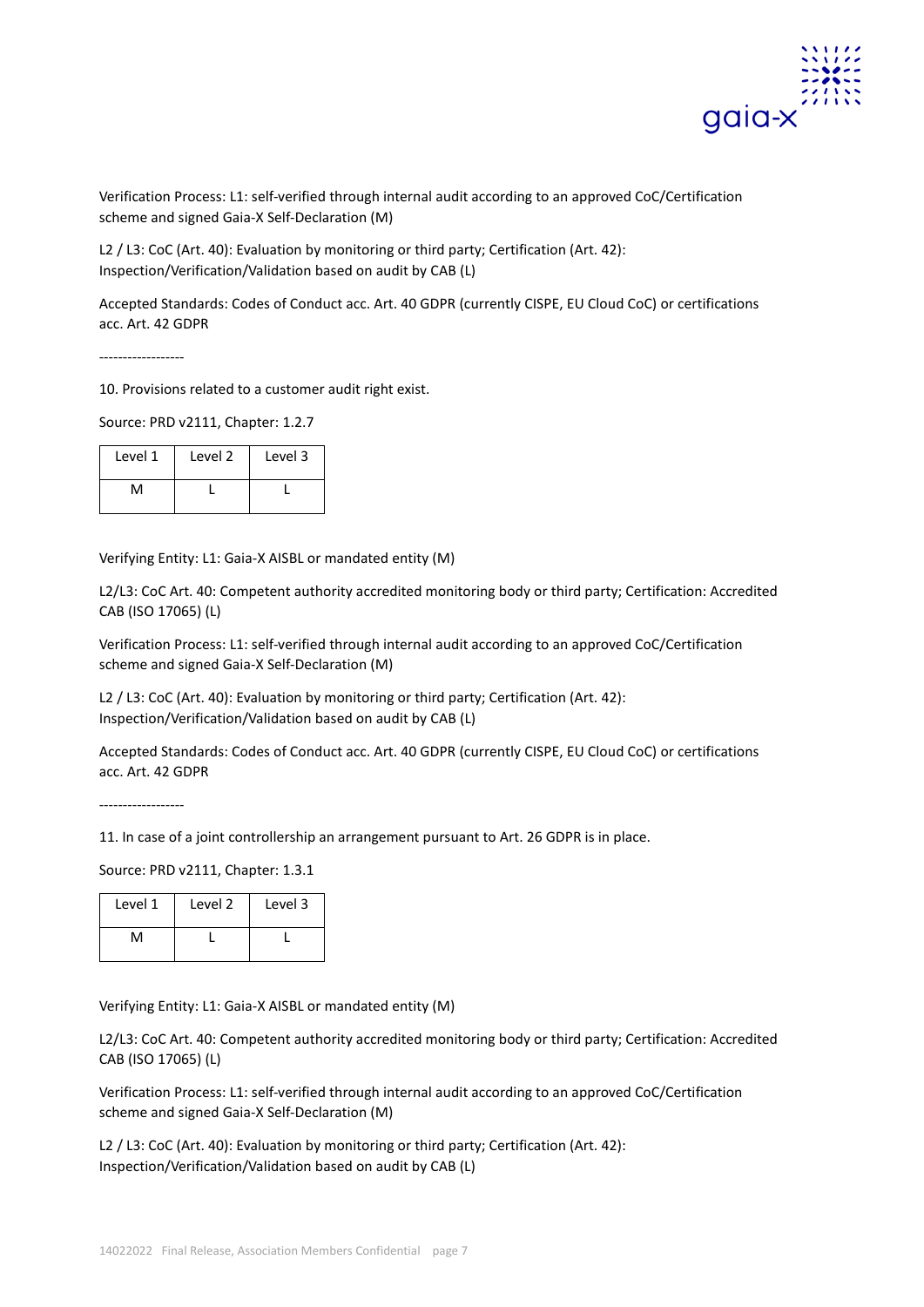

Accepted Standards: Codes of Conduct acc. Art. 40 GDPR (currently CISPE, EU Cloud CoC) or certifications acc. Art. 42 GDPR

------------------

12. In case of a joint controllership, at a minimum, the very essence of such agreement is communicated to data subjects.

Source: PRD v2111, Chapter: 1.3.2

| Level 1 | Level 2 | Level 3 |
|---------|---------|---------|
| м       |         |         |

Verifying Entity: L1: Gaia-X AISBL or mandated entity (M)

L2/L3: CoC Art. 40: Competent authority accredited monitoring body or third party; Certification: Accredited CAB (ISO 17065) (L)

Verification Process: L1: self-verified through internal audit according to an approved CoC/Certification scheme and signed Gaia-X Self-Declaration (M)

L2 / L3: CoC (Art. 40): Evaluation by monitoring or third party; Certification (Art. 42): Inspection/Verification/Validation based on audit by CAB (L)

Accepted Standards: Codes of Conduct acc. Art. 40 GDPR (currently CISPE, EU Cloud CoC) or certifications acc. Art. 42 GDPR

13. In case of a joint controllership, there is a point of contact for data subjects

Source: PRD v2111, Chapter: 1.3.3

| Level 1 | Level 2 | Level 3 |
|---------|---------|---------|
| ٨л      |         |         |

Verifying Entity: L1: Gaia-X AISBL or mandated entity (M)

L2/L3: CoC Art. 40: Competent authority accredited monitoring body or third party; Certification: Accredited CAB (ISO 17065) (L)

Verification Process: L1: self-verified through internal audit according to an approved CoC/Certification scheme and signed Gaia-X Self-Declaration (M)

L2 / L3: CoC (Art. 40): Evaluation by monitoring or third party; Certification (Art. 42): Inspection/Verification/Validation based on audit by CAB (L)

Accepted Standards: Codes of Conduct acc. Art. 40 GDPR (currently CISPE, EU Cloud CoC) or certifications acc. Art. 42 GDPR

# **Transparency**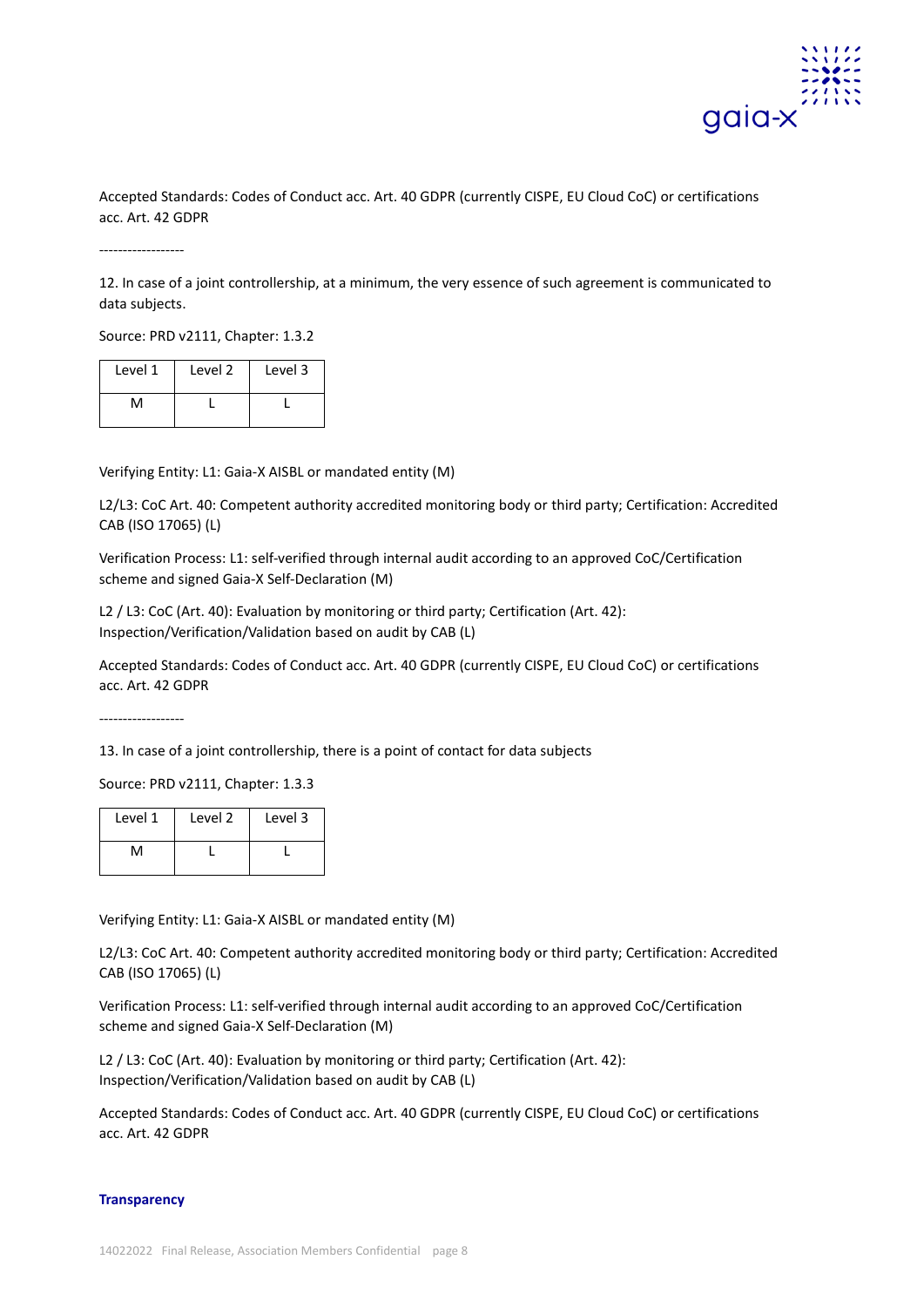

14. A legally binding contract between CSP and customer is in place.

Source: PRD v2111, Chapter: 2.1.1

| Level 1 | Level 2 | Level 3 |
|---------|---------|---------|
|         |         |         |

Verifying Entity: Gaia-X AISBL or mandated entity

Verification Process: Gaia-X Self-Declaration

Accepted Standards: -

------------------

15. General location of Asset is provided at urban area level.

Source: PRD v2111, Chapter: 2.1.3

| Level 1 | Level 2 | Level 3 |
|---------|---------|---------|
|         | ٨л      | ٨A      |

Verifying Entity: L1: Label Holder self-declares that this requirement is fullfilled (S)

L2 & L3: 3rd party / automatically verified (M)

Verification Process: Gaia-X Self-Declaration

Accepted Standards: -

------------------

16. Provisions governing the situation of service interruptions exist.

Source: PRD v2111, Chapter: 2.1.4

| Level 1 | Level 2 | Level 3 |
|---------|---------|---------|
|         |         |         |

Verifying Entity: Gaia-X AISBL or mandated entity

Verification Process: Gaia-X Self-Declaration

Accepted Standards: -

------------------

to exist in law, exist.

<sup>17.</sup> Provisions governing provider's bankruptcy or any other reason by which the provider may cease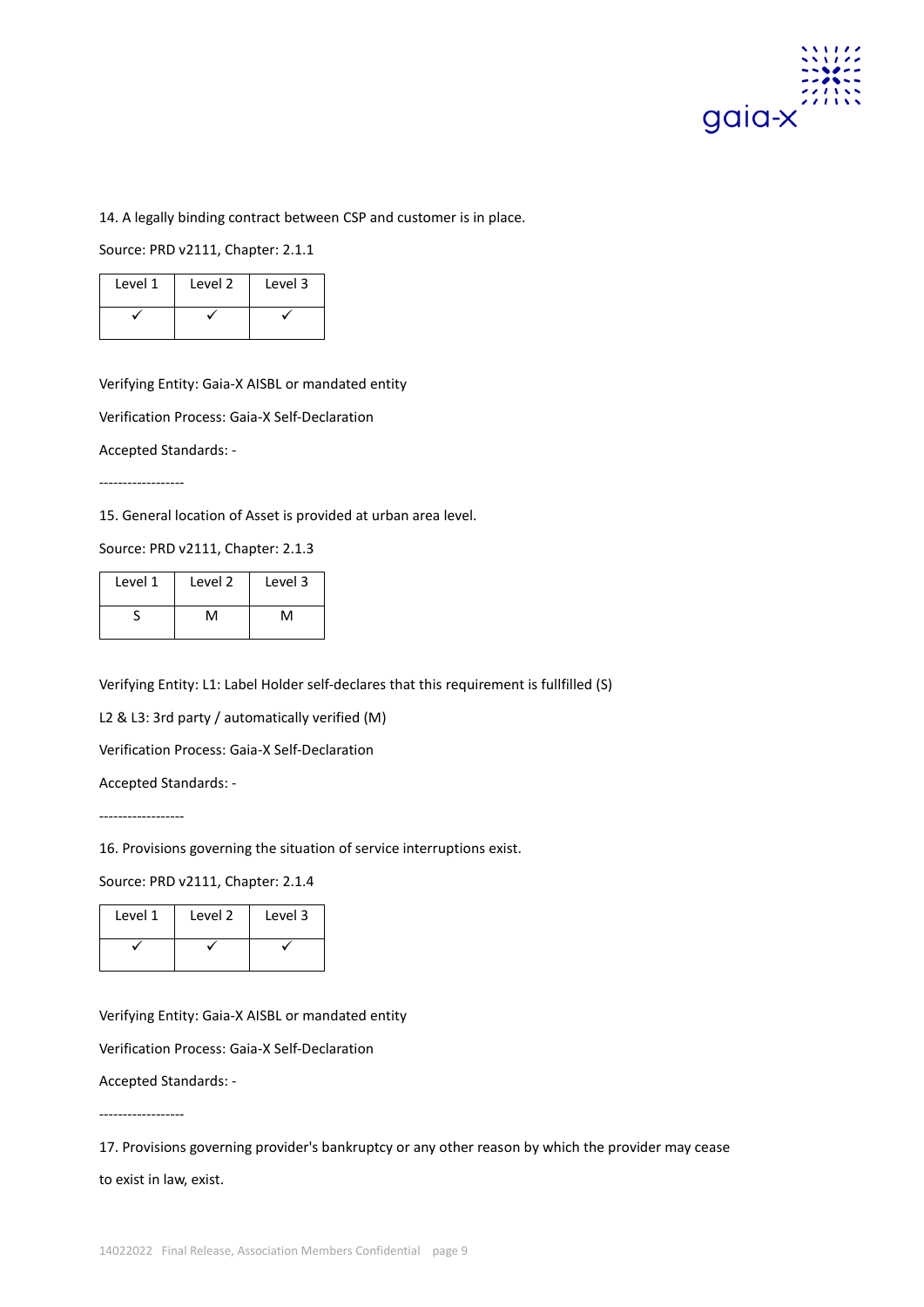

Source: PRD v2111, Chapter: 2.1.5

| Level 1 | Level 2 | Level 3 |
|---------|---------|---------|
|         |         |         |

Verifying Entity: Gaia-X AISBL or mandated entity

Verification Process: Gaia-X Self-Declaration

Accepted Standards: -

------------------

18. Provisions governing the rights of the parties to use the service and any data therein exist.

Source: PRD v2111, Chapter: 2.1.6

| Level 1 | Level 2 | Level 3 |
|---------|---------|---------|
|         |         |         |

Verifying Entity: Gaia-X AISBL or mandated entity

Verification Process: Gaia-X Self-Declaration

Accepted Standards: -

------------------

19. A Service Level Agreement exists

Source: PRD v2111, Chapter: 2.1.7

| Level 1 | Level 2 | Level 3 |
|---------|---------|---------|
|         |         |         |

Verifying Entity: Gaia-X AISBL or mandated entity

Verification Process: Gaia-X Self-Declaration

Accepted Standards: -

------------------

20. Provisions governing changes regardless of their kind, exist.

Source: PRD v2111, Chapter: 2.1.8

| Level 1 | Level 2 | Level 3 |
|---------|---------|---------|
|         |         |         |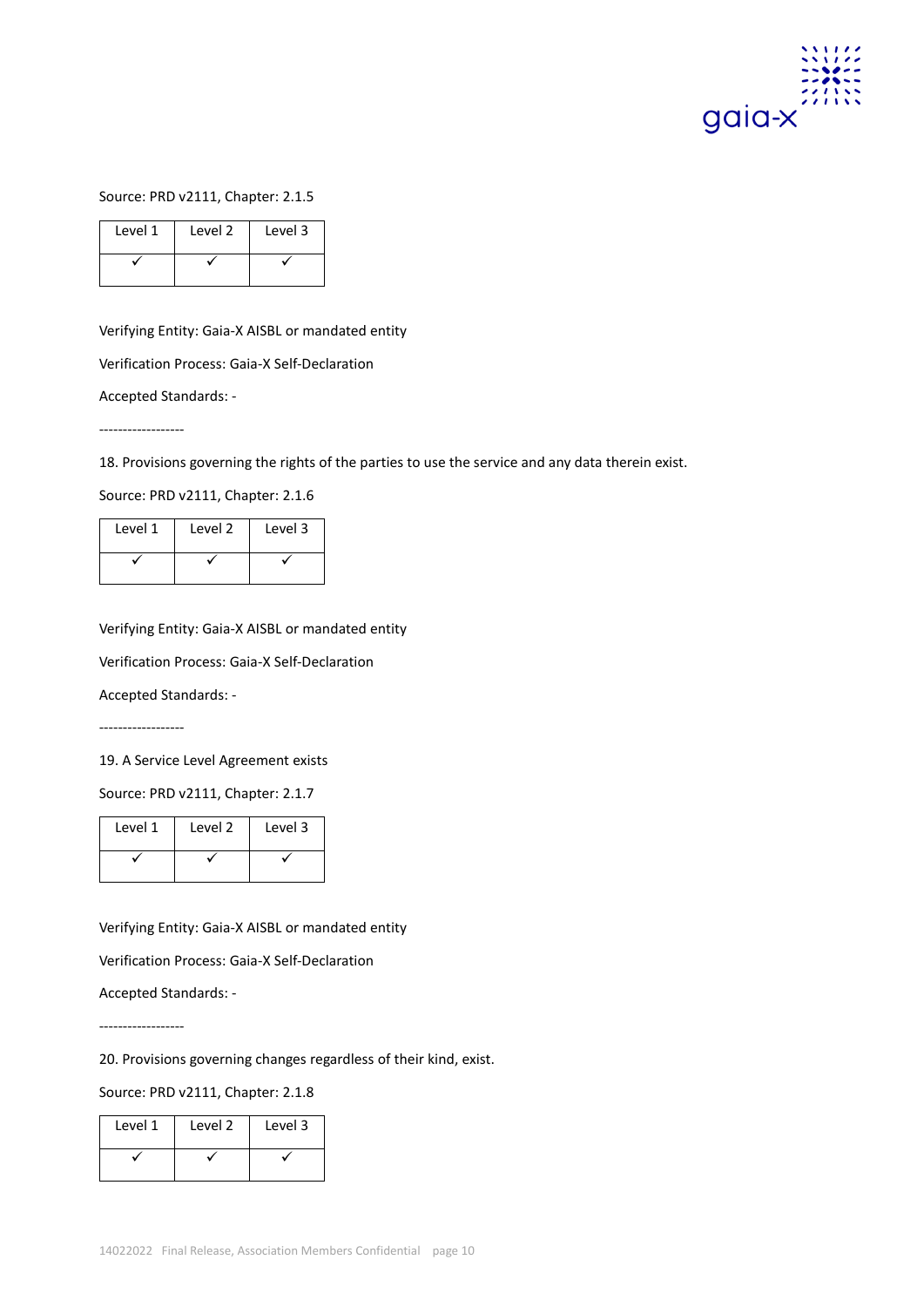

Verification Process: Gaia-X Self-Declaration

Accepted Standards: -

------------------

21. Provisions governing aspects regarding copyright or any other intellectual property rights, exist.

Source: PRD v2111, Chapter: 2.1.9

| Level 1 | Level 2 | Level 3 |
|---------|---------|---------|
|         |         |         |

Verifying Entity: Gaia-X AISBL or mandated entity

Verification Process: Gaia-X Self-Declaration

Accepted Standards: -

------------------

22. Contact details where customer may address any queries, incl. pre-contractual states, are being

provided.

Source: PRD v2111, Chapter: 2.2.1

| Level 1 | Level 2 | Level 3 |
|---------|---------|---------|
|         |         |         |

Verifying Entity: Gaia-X AISBL or mandated entity

Verification Process: Gaia-X Self-Declaration

Accepted Standards: -

------------------

23. It is being defined by which means customer may verify Provider's compliance.

Source: PRD v2111, Chapter: 2.3.1

| Level 1 | Level 2 | Level 3 |
|---------|---------|---------|
|         |         |         |

Verifying Entity: Gaia-X AISBL or mandated entity

Verification Process: Gaia-X Self-Declaration

Accepted Standards: -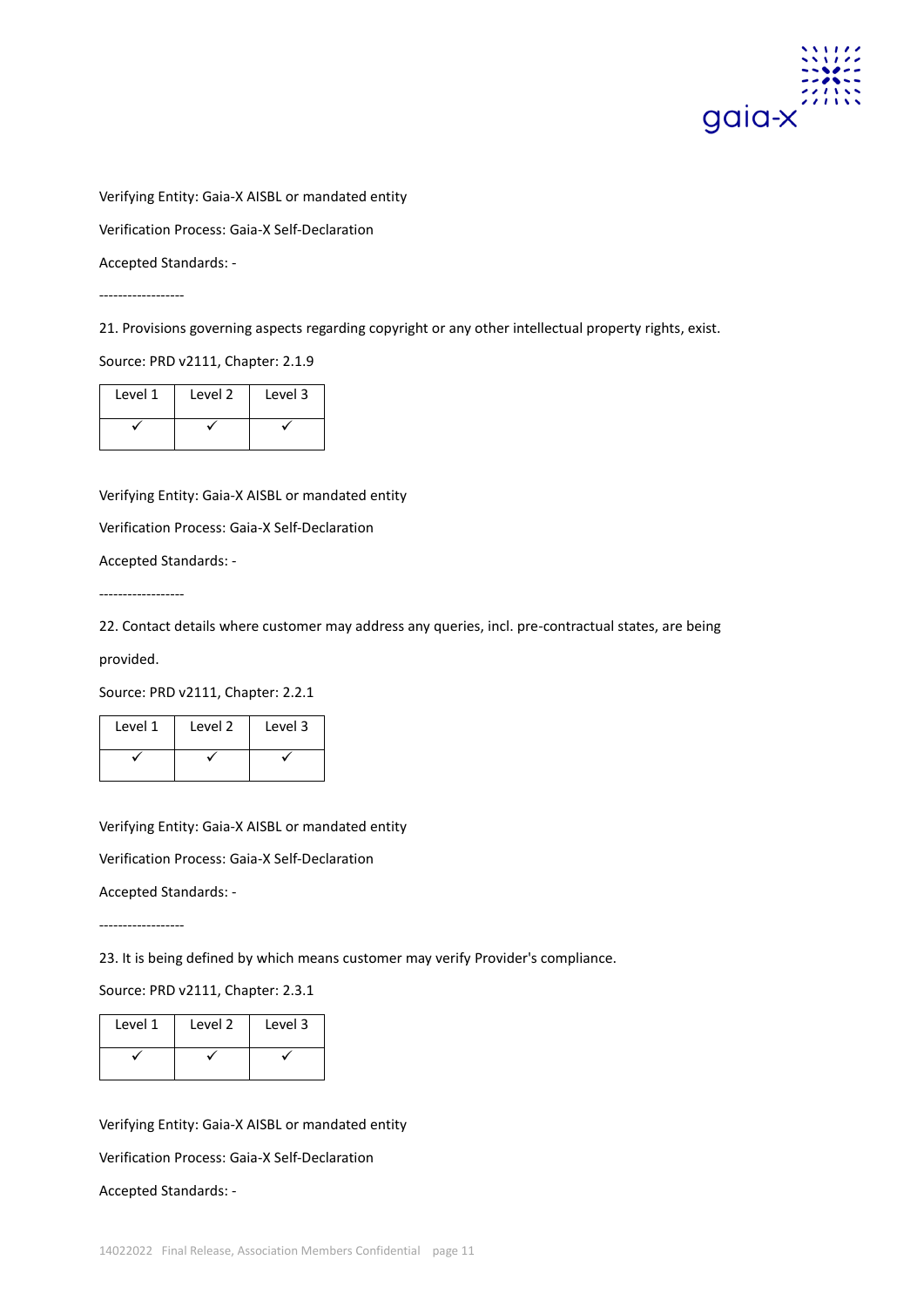

------------------

24. Applicable jurisdiction(s) of sub-contractors including sub-processors will be communicated to

customer.

Source: PRD v2111, Chapter: 2.4.1

| Level 1 | Level 2 | Level 3 |
|---------|---------|---------|
|         |         |         |

Verifying Entity: Gaia-X AISBL or mandated entity

Verification Process: Gaia-X Self-Declaration

Accepted Standards: -

------------------

25. Provisions exist how sub-contractors and related data localization will be communicated

Source: PRD v2111, Chapter: 2.4.2

| Level 1 | Level 2 | Level 3 |
|---------|---------|---------|
|         |         |         |

Verifying Entity: Gaia-X AISBL or mandated entity

Verification Process: Gaia-X Self-Declaration

Accepted Standards: -

------------------

26. Service Offering shall include a policy using a common Domain-Specific Language (DSL) to describe Permissions, Requirements and Constraints.

Source: TAD v2109, Chapter: 4.1

| Level 1 | Level 2 | Level 3 |
|---------|---------|---------|
|         |         |         |

Verifying Entity: Gaia-X Compliance Service Provider

Verification Process: Gaia-X Compliance Service checking the self-description

Accepted Standards: -

------------------

27. Service Offering requires being operated by service offering provider with a verified identity.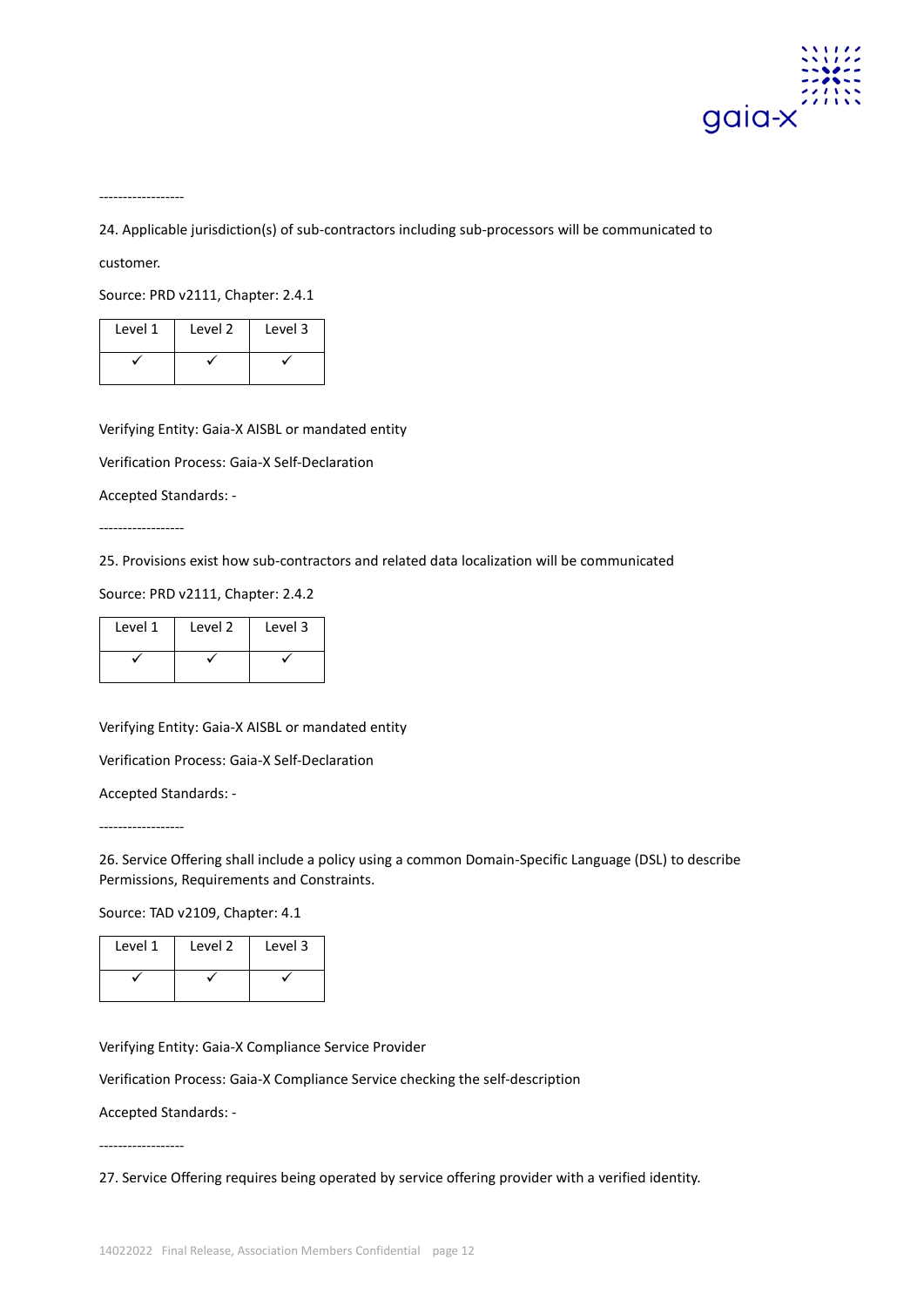

Source: TAD v2109, Chapter: 4.2 / 4.3

| Level 1 | Level 2 | Level 3 |
|---------|---------|---------|
|         |         |         |

Verifying Entity: Gaia-X Compliance Service Provider

Verification Process: Gaia-X Compliance Service checking the self-description

Accepted Standards: -

------------------

28. Service Offering must provide a conformant self-description.

Source: TAD v2109, Chapter: 4.4 & 4.6.2

| Level 1 | Level 2 | Level 3 |
|---------|---------|---------|
|         |         |         |

Verifying Entity: Gaia-X Compliance Service Provider

Verification Process: Gaia-X Compliance Service checking the self-description

Accepted Standards: -

------------------

29. Self-Description attributes need to be consistent across linked Self-Descriptions.

Source: TAD v2109, Chapter: 4.4 & 4.6.2

| Level 1 | Level 2 | Level 3 |
|---------|---------|---------|
|         |         |         |

Verifying Entity: Gaia-X Compliance Service Provider

Verification Process: Gaia-X Compliance Service checking the self-description

Accepted Standards: -

------------------

30. Service Offering consumer needs to have a verified identity provided by the Federator

Source: TAD v2109, Chapter: 4.4.1

| Level 1 | Level 2 | Level 3 |
|---------|---------|---------|
|         |         |         |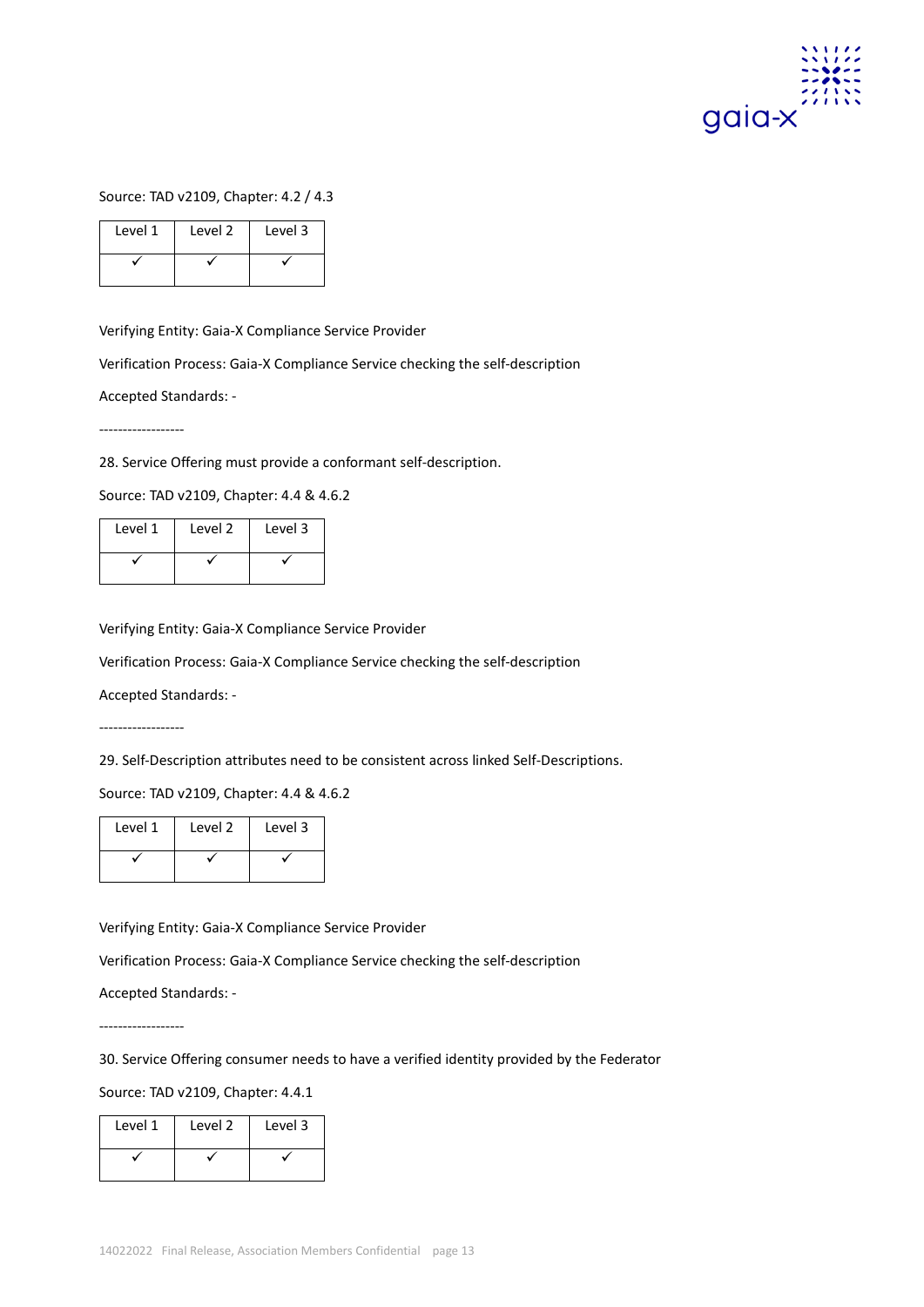

Verifying Entity: Gaia-X Compliance Service Provider

Verification Process: Gaia-X Compliance Service checking the self-description

Accepted Standards: -

# **Security**

31. Organization of information security: Plan, implement, maintain and continuously improve the information security framework within the organisation.

Source: PRD v2111, Chapter: 3.1

| Level 1 | Level 2 | Level 3 |
|---------|---------|---------|
|         | M       |         |

Verifying Entity: L1: internal + ISO 17065 accredited auditor (S)

L2: ISO 17065 accredited auditor (M)

L3: ISO 17065 accredited auditor (L)

Verification Process: L1: internal audit verified by an ISO 17065 accredited external auditor (S)

L2: onsite assessment by ISO 17065 accredited auditor (M)

L3: L2 plus Critical Requirements for mission critical processes certified ISO 17065 accredited auditor (L)

Accepted Standards: if scope is matching: C5, TISAX, SOC2, SecNumCloud, ISO 27xx, CSA, ENISA EUCS (as soon as available)

------------------

32. Information Security Policies: Provide a global information security policy, derived into policies and procedures regarding security requirements and to support business requirements

Source: PRD v2111, Chapter: 3.2

| Level 1 | Level 2 | Level 3 |
|---------|---------|---------|
|         | ٨л      |         |

Verifying Entity: L1: internal + ISO 17065 accredited auditor (S)

L2: ISO 17065 accredited auditor (M)

L3: ISO 17065 accredited auditor (L)

Verification Process: L1: internal audit verified by an ISO 17065 accredited external auditor (S)

L2: onsite assessment by ISO 17065 accredited auditor (M)

L3: L2 plus Critical Requirements for mission critical processes certified ISO 17065 accredited auditor (L)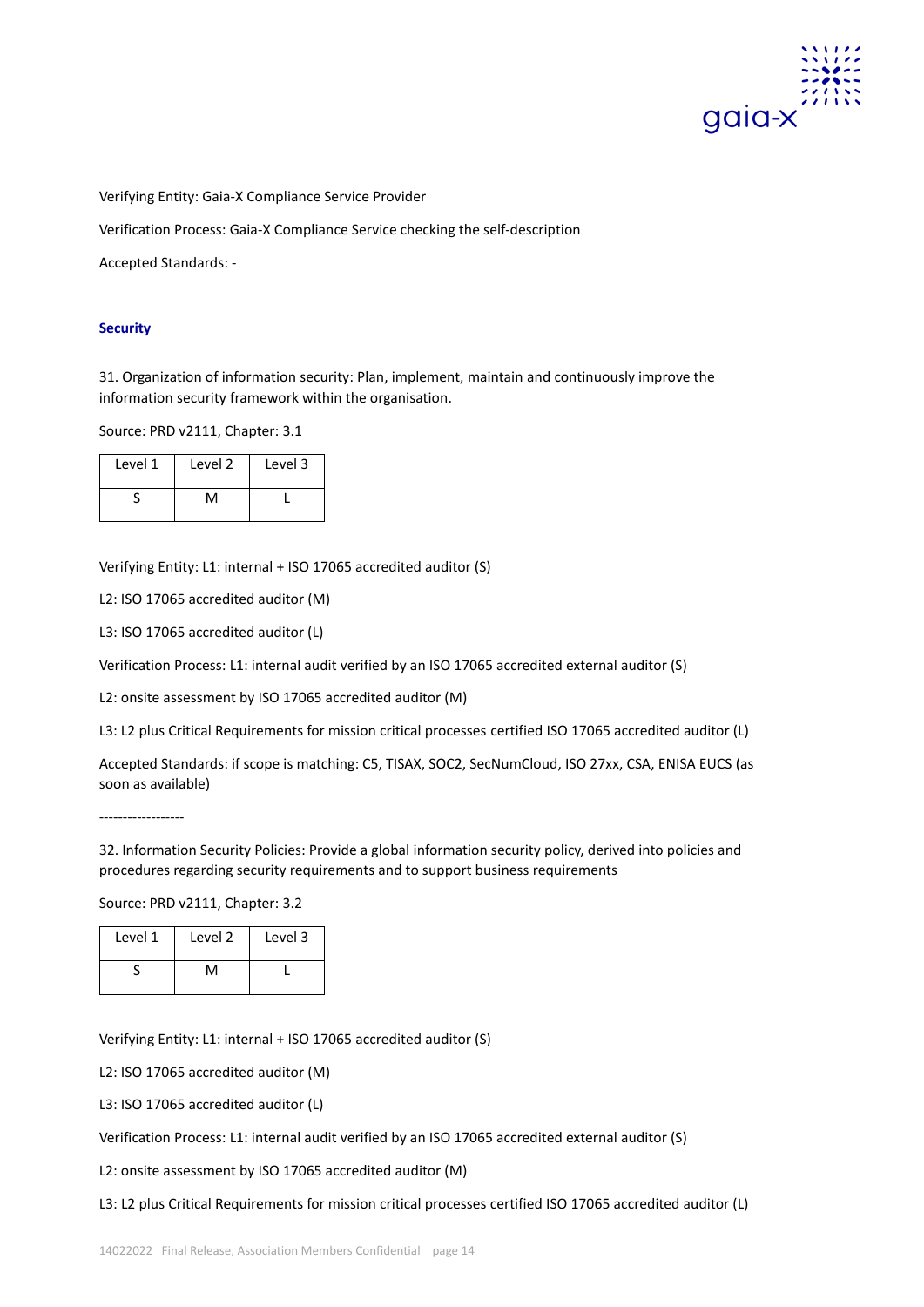

Accepted Standards: if scope is matching: C5, TISAX, SOC2, SecNumCloud, ISO 27xx, CSA, ENISA EUCS (as soon as available)

------------------

33. Risk Management: Ensure that risks related to information security are properly identified, assessed, and treated, and that the residual risk is acceptable to the CSP.

Source: PRD v2111, Chapter: 3.3

| Level 1 | Level 2 | Level 3 |
|---------|---------|---------|
|         | ٦٨      |         |

Verifying Entity: L1: internal + ISO 17065 accredited auditor (S)

L2: ISO 17065 accredited auditor (M)

L3: ISO 17065 accredited auditor (L)

Verification Process: L1: internal audit verified by an ISO 17065 accredited external auditor (S)

L2: onsite assessment by ISO 17065 accredited auditor (M)

L3: L2 plus Critical Requirements for mission critical processes certified ISO 17065 accredited auditor (L)

Accepted Standards: if scope is matching: C5, TISAX, SOC2, SecNumCloud, ISO 27xx, CSA, ENISA EUCS (as soon as available)

------------------

34. Human Resources: Ensure that employees understand their responsibilities, are aware of their responsibilities with regard to information security, and that the organisation's assets are protected in the event of changes in responsibilities or termination.

Source: PRD v2111, Chapter: 3.4

| Level 1 | Level 2 | Level 3 |
|---------|---------|---------|
|         | ٨л      |         |

Verifying Entity: L1: internal + ISO 17065 accredited auditor (S)

L2: ISO 17065 accredited auditor (M)

L3: ISO 17065 accredited auditor (L)

Verification Process: L1: internal audit verified by an ISO 17065 accredited external auditor (S)

L2: onsite assessment by ISO 17065 accredited auditor (M)

L3: L2 plus Critical Requirements for mission critical processes certified ISO 17065 accredited auditor (L)

Accepted Standards: if scope is matching: C5, TISAX, SOC2, SecNumCloud, ISO 27xx, CSA, ENISA EUCS (as soon as available)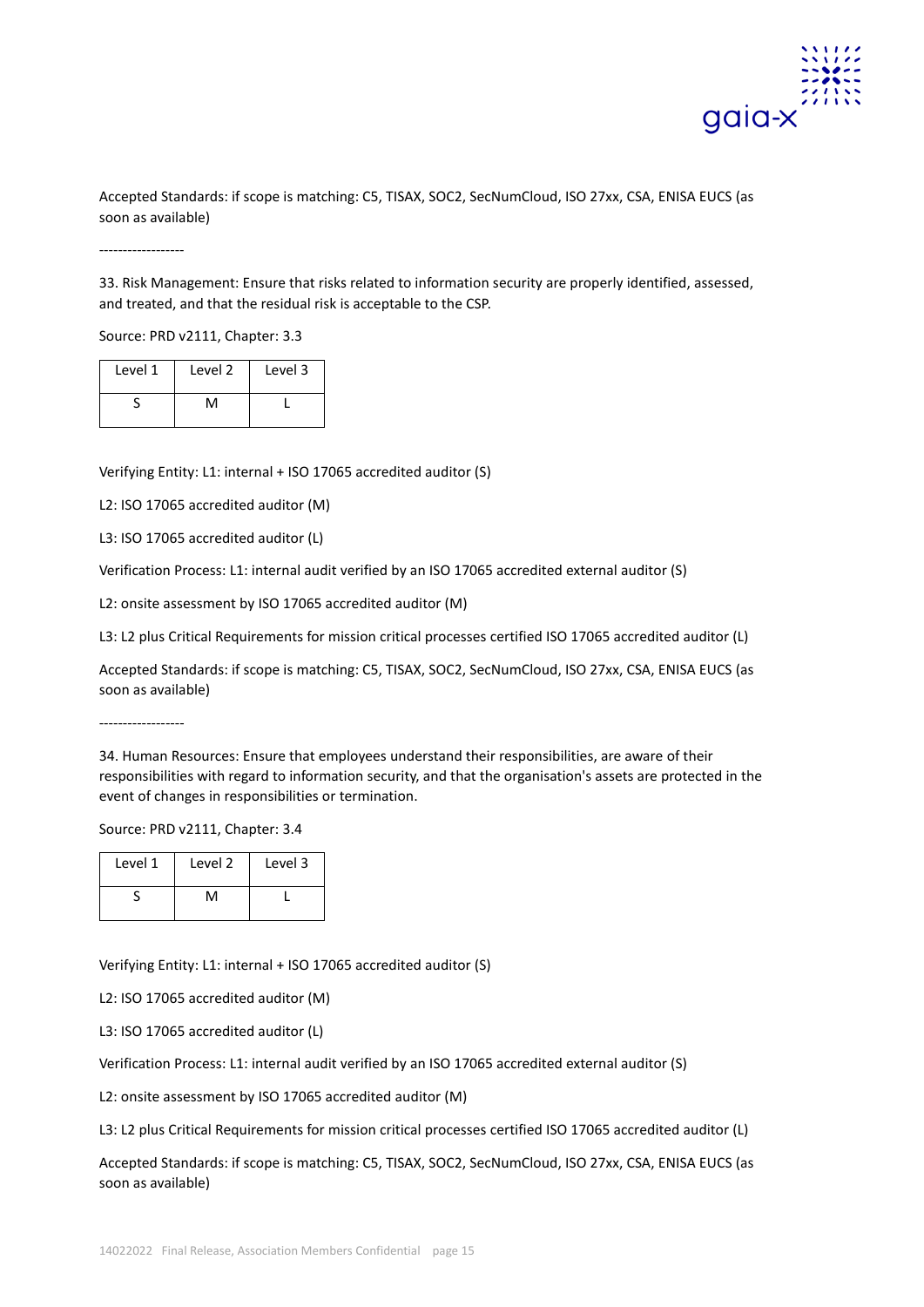

------------------

35. Asset Management: Identify the organisation's own assets and ensure an appropriate level of protection throughout their lifecycle.

Source: PRD v2111, Chapter: 3.5

| Level 1 | Level 2   | Level 3 |
|---------|-----------|---------|
|         | $\lambda$ |         |

Verifying Entity: L1: internal + ISO 17065 accredited auditor (S)

L2: ISO 17065 accredited auditor (M)

L3: ISO 17065 accredited auditor (L)

Verification Process: L1: internal audit verified by an ISO 17065 accredited external auditor (S)

L2: onsite assessment by ISO 17065 accredited auditor (M)

L3: L2 plus Critical Requirements for mission critical processes certified ISO 17065 accredited auditor (L)

Accepted Standards: if scope is matching: C5, TISAX, SOC2, SecNumCloud, ISO 27xx, CSA, ENISA EUCS (as soon as available)

36. Physical Security: Prevent unauthorised physical access and protect against theft, damage, loss and outage of operations.

Source: PRD v2111, Chapter: 3.6

------------------

| Level 1 | Level 2 | Level 3 |
|---------|---------|---------|
|         | м       |         |

Verifying Entity: L1: internal + ISO 17065 accredited auditor (S)

L2: ISO 17065 accredited auditor (M)

L3: ISO 17065 accredited auditor (L)

Verification Process: L1: internal audit verified by an ISO 17065 accredited external auditor (S)

L2: onsite assessment by ISO 17065 accredited auditor (M)

L3: L2 plus Critical Requirements for mission critical processes certified ISO 17065 accredited auditor (L)

Accepted Standards: if scope is matching: C5, TISAX, SOC2, SecNumCloud, ISO 27xx, CSA, ENISA EUCS (as soon as available)

------------------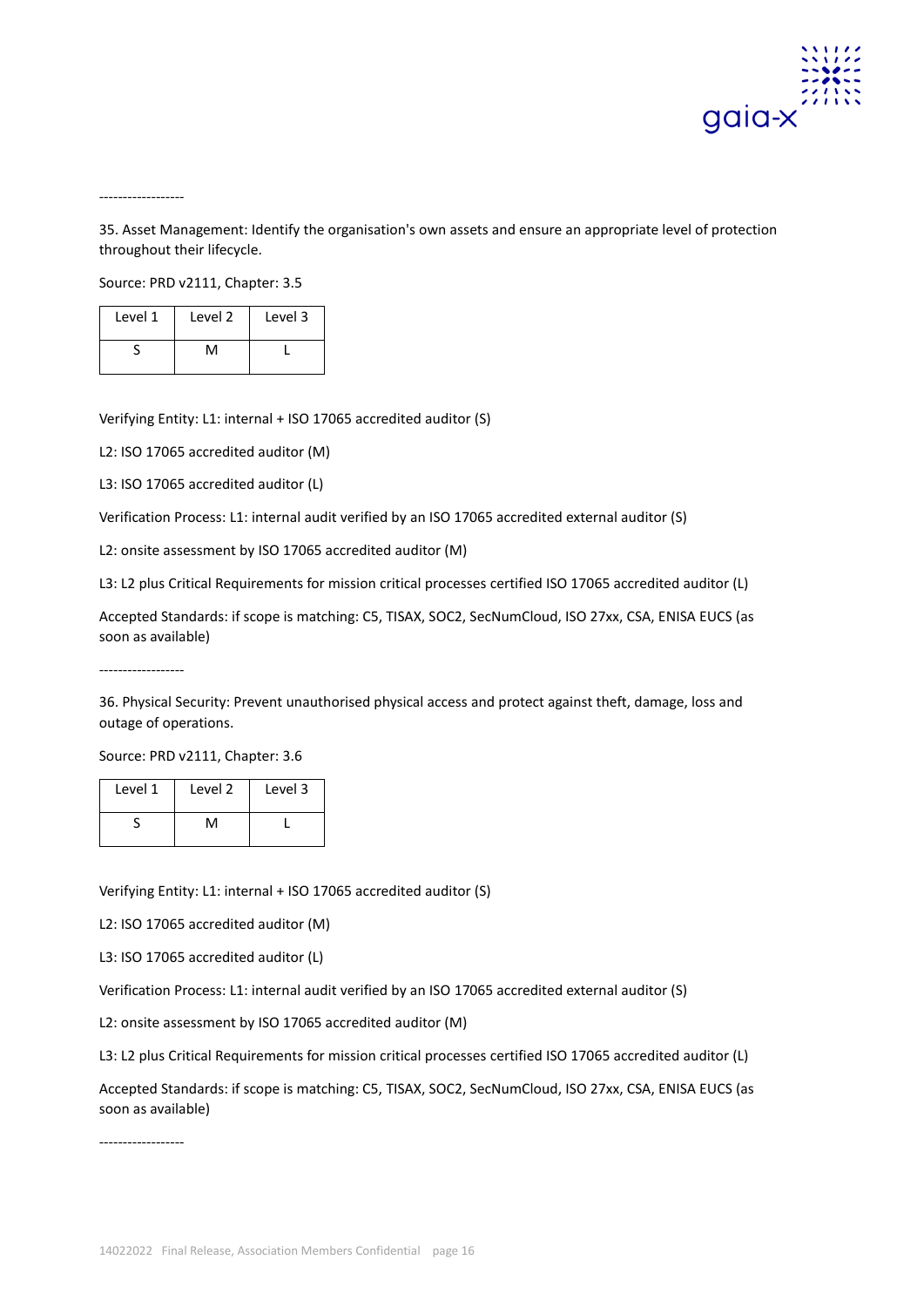

37. Operational Security: Ensure proper and regular operation, including appropriate measures for planning and monitoring capacity, protection against malware, logging and monitoring events, and dealing with vulnerabilities, malfunctions and failures.

Source: PRD v2111, Chapter: 3.7

| Level 1 | Level 2 | Level 3 |
|---------|---------|---------|
|         | ۱1      |         |

Verifying Entity: L1: internal + ISO 17065 accredited auditor (S)

L2: ISO 17065 accredited auditor (M)

L3: ISO 17065 accredited auditor (L)

Verification Process: L1: internal audit verified by an ISO 17065 accredited external auditor (S)

L2: onsite assessment by ISO 17065 accredited auditor (M)

L3: L2 plus Critical Requirements for mission critical processes certified ISO 17065 accredited auditor (L)

Accepted Standards: if scope is matching: C5, TISAX, SOC2, SecNumCloud, ISO 27xx, CSA, ENISA EUCS (as soon as available)

------------------

38. Identity, Authentication and access control management: Limit access to information and information processing facilities.

Source: PRD v2111, Chapter: 3.8

| Level 1 | Level 2 | Level 3 |
|---------|---------|---------|
|         | ٨A      |         |

Verifying Entity: L1: internal + ISO 17065 accredited auditor (S)

L2: ISO 17065 accredited auditor (M)

L3: ISO 17065 accredited auditor (L)

Verification Process: L1: internal audit verified by an ISO 17065 accredited external auditor (S)

L2: onsite assessment by ISO 17065 accredited auditor (M)

L3: L2 plus Critical Requirements for mission critical processes certified ISO 17065 accredited auditor (L)

Accepted Standards: if scope is matching: C5, TISAX, SOC2, SecNumCloud, ISO 27xx, CSA, ENISA EUCS (as soon as available)

------------------

<sup>39.</sup> Cryptography and Key management: Ensure appropriate and effective use of cryptography to protect the confidentiality, authenticity or integrity of information.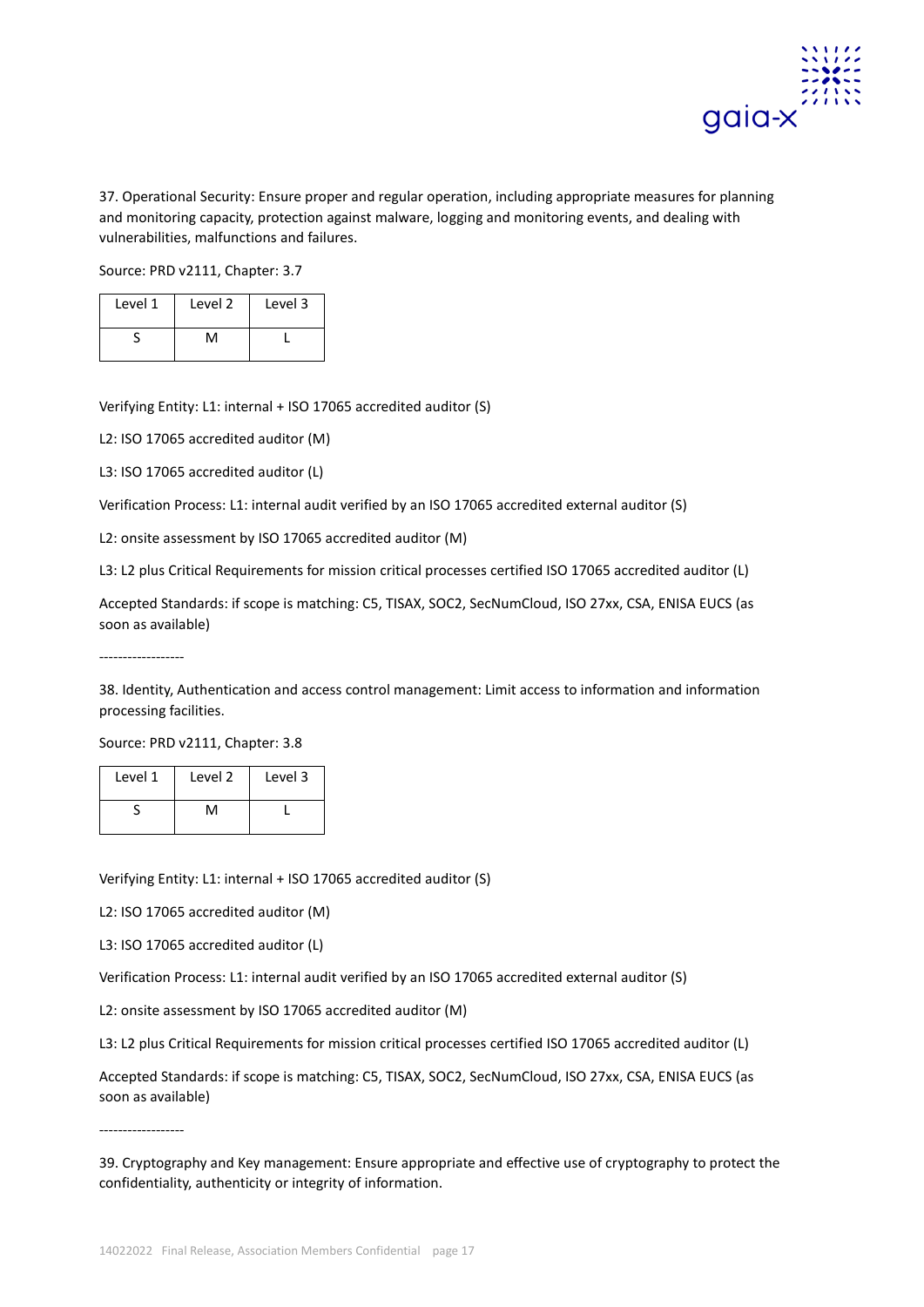

# Source: PRD v2111, Chapter: 3.9

| Level 1 | Level 2 | Level 3 |
|---------|---------|---------|
|         | ٨л      |         |

Verifying Entity: L1: internal + ISO 17065 accredited auditor (S)

L2: ISO 17065 accredited auditor (M)

L3: ISO 17065 accredited auditor (L)

Verification Process: L1: internal audit verified by an ISO 17065 accredited external auditor (S)

L2: onsite assessment by ISO 17065 accredited auditor (M)

L3: L2 plus Critical Requirements for mission critical processes certified ISO 17065 accredited auditor (L)

Accepted Standards: if scope is matching: C5, TISAX, SOC2, SecNumCloud, ISO 27xx, CSA, ENISA EUCS (as soon as available)

------------------

40. Communication Security: Ensure the protection of information in networks and the corresponding information processing systems.

Source: PRD v2111, Chapter: 3.10

| Level 1 | Level 2   | Level 3 |
|---------|-----------|---------|
|         | $\Lambda$ |         |

Verifying Entity: L1: internal + ISO 17065 accredited auditor (S)

L2: ISO 17065 accredited auditor (M)

L3: ISO 17065 accredited auditor (L)

Verification Process: L1: internal audit verified by an ISO 17065 accredited external auditor (S)

L2: onsite assessment by ISO 17065 accredited auditor (M)

L3: L2 plus Critical Requirements for mission critical processes certified ISO 17065 accredited auditor (L)

Accepted Standards: if scope is matching: C5, TISAX, SOC2, SecNumCloud, ISO 27xx, CSA, ENISA EUCS (as soon as available)

------------------

Source: PRD v2111, Chapter: 3.11

<sup>41.</sup> Portability and Interoperability: Enable the ability to access the cloud service via other cloud services or IT systems of the cloud customers, to obtain the stored data at the end of the contractual relationship and to securely delete it from the Cloud Service Provider.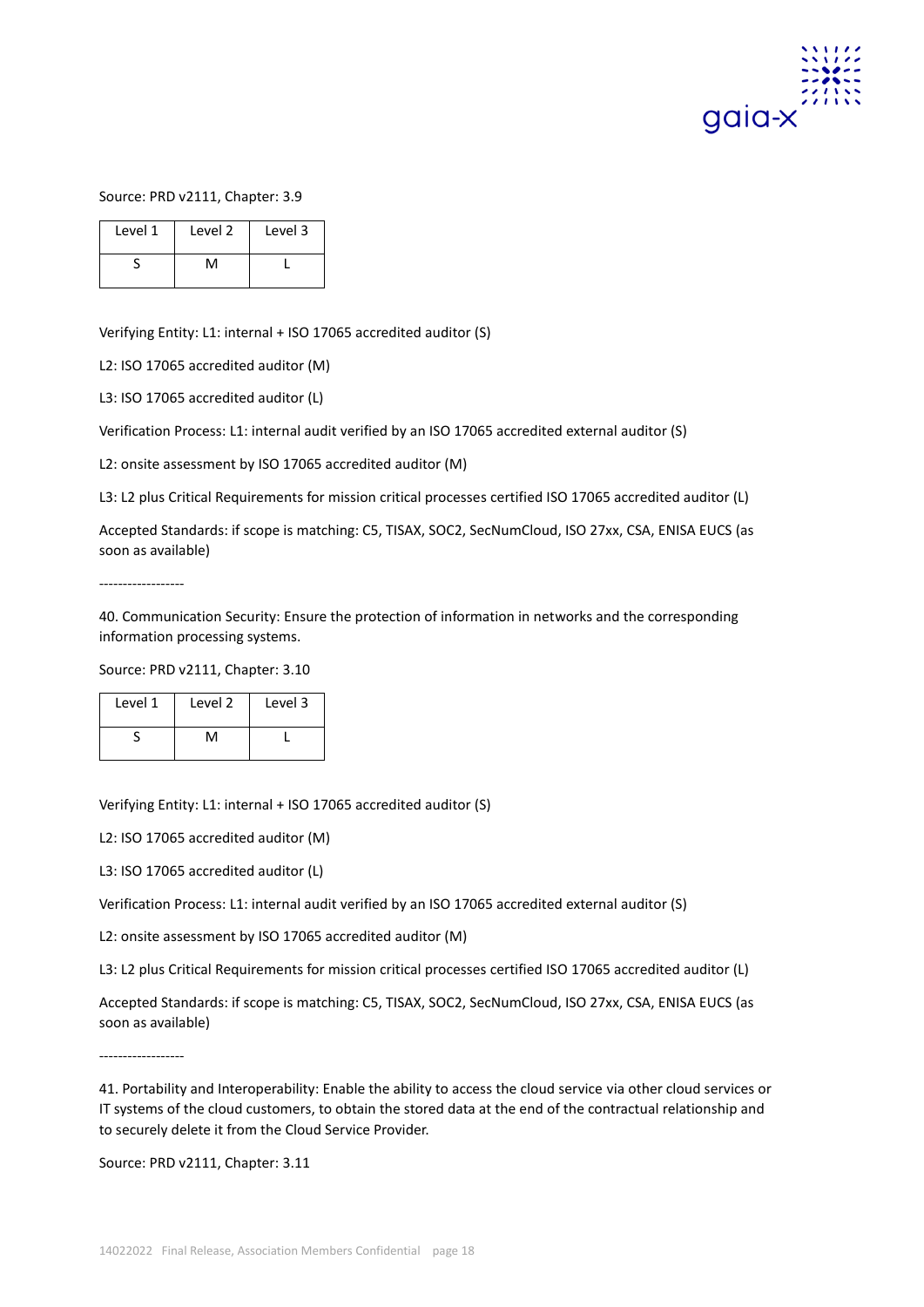

| Level 1 | Level 2 | Level 3 |
|---------|---------|---------|
|         | ٨٨      |         |

Verifying Entity: L1: internal + ISO 17065 accredited auditor (S)

L2: ISO 17065 accredited auditor (M)

L3: ISO 17065 accredited auditor (L)

Verification Process: L1: internal audit verified by an ISO 17065 accredited external auditor (S)

L2: onsite assessment by ISO 17065 accredited auditor (M)

L3: L2 plus Critical Requirements for mission critical processes certified ISO 17065 accredited auditor (L)

Accepted Standards: if scope is matching: C5, TISAX, SOC2, SecNumCloud, ISO 27xx, CSA, ENISA EUCS (as soon as available)

------------------

42. Change and Configuration Management: Ensure that changes and configuration actions to information systems guarantee the security of the delivered cloud service.

Source: PRD v2111, Chapter: 3.12

| Level 1 | Level 2 | Level 3 |
|---------|---------|---------|
|         | ٨л      |         |

Verifying Entity: L1: internal + ISO 17065 accredited auditor (S)

L2: ISO 17065 accredited auditor (M)

L3: ISO 17065 accredited auditor (L)

Verification Process: L1: internal audit verified by an ISO 17065 accredited external auditor (S)

L2: onsite assessment by ISO 17065 accredited auditor (M)

L3: L2 plus Critical Requirements for mission critical processes certified ISO 17065 accredited auditor (L)

Accepted Standards: if scope is matching: C5, TISAX, SOC2, SecNumCloud, ISO 27xx, CSA, ENISA EUCS (as soon as available)

------------------

43. Development of Information systems: Ensure information security in the development cycle of information systems.

Source: PRD v2111, Chapter: 3.13

| Level 1 | Level 2 | Level 3 |
|---------|---------|---------|
|         | ٦Л      |         |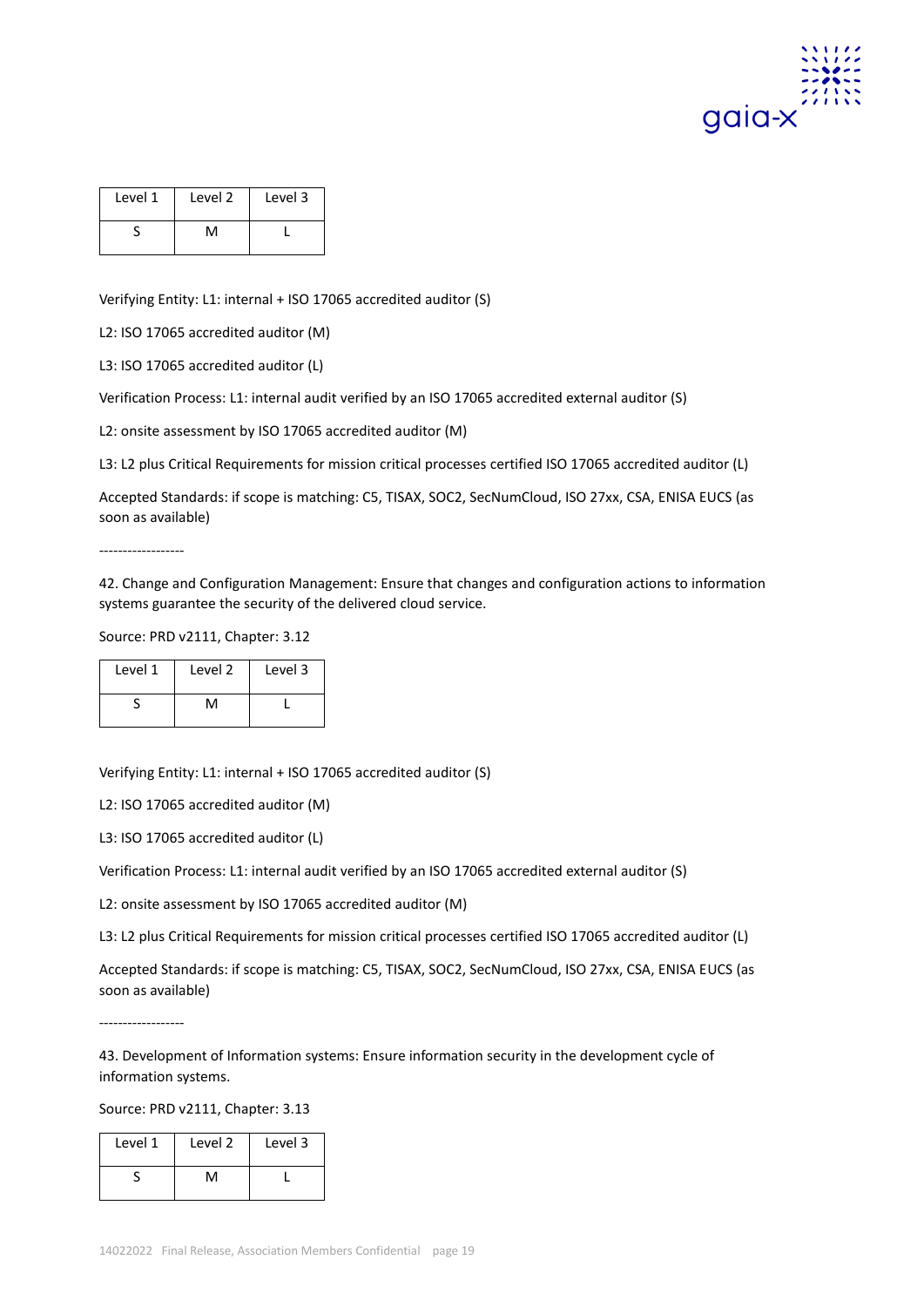

Verifying Entity: L1: internal + ISO 17065 accredited auditor (S)

L2: ISO 17065 accredited auditor (M)

L3: ISO 17065 accredited auditor (L)

Verification Process: L1: internal audit verified by an ISO 17065 accredited external auditor (S)

L2: onsite assessment by ISO 17065 accredited auditor (M)

L3: L2 plus Critical Requirements for mission critical processes certified ISO 17065 accredited auditor (L)

Accepted Standards: if scope is matching: C5, TISAX, SOC2, SecNumCloud, ISO 27xx, CSA, ENISA EUCS (as soon as available)

------------------

44. Procurement Management: Ensure the protection of information that suppliers of the CSP can access and monitor the agreed services and security requirements.

Source: PRD v2111, Chapter: 3.14

| Level 1 | Level 2 | Level 3 |
|---------|---------|---------|
|         | ٨л      |         |

Verifying Entity: L1: internal + ISO 17065 accredited auditor (S)

L2: ISO 17065 accredited auditor (M)

L3: ISO 17065 accredited auditor (L)

Verification Process: L1: internal audit verified by an ISO 17065 accredited external auditor (S)

L2: onsite assessment by ISO 17065 accredited auditor (M)

L3: L2 plus Critical Requirements for mission critical processes certified ISO 17065 accredited auditor (L)

Accepted Standards: if scope is matching: C5, TISAX, SOC2, SecNumCloud, ISO 27xx, CSA, ENISA EUCS (as soon as available)

------------------

45. Incident Management: Ensure a consistent and comprehensive approach to the capture, assessment, communication and escalation of security incidents.

Source: PRD v2111, Chapter: 3.15

| Level 1 | Level 2 | Level 3 |
|---------|---------|---------|
|         |         |         |

# Verifying Entity: L1: internal + ISO 17065 accredited auditor (S)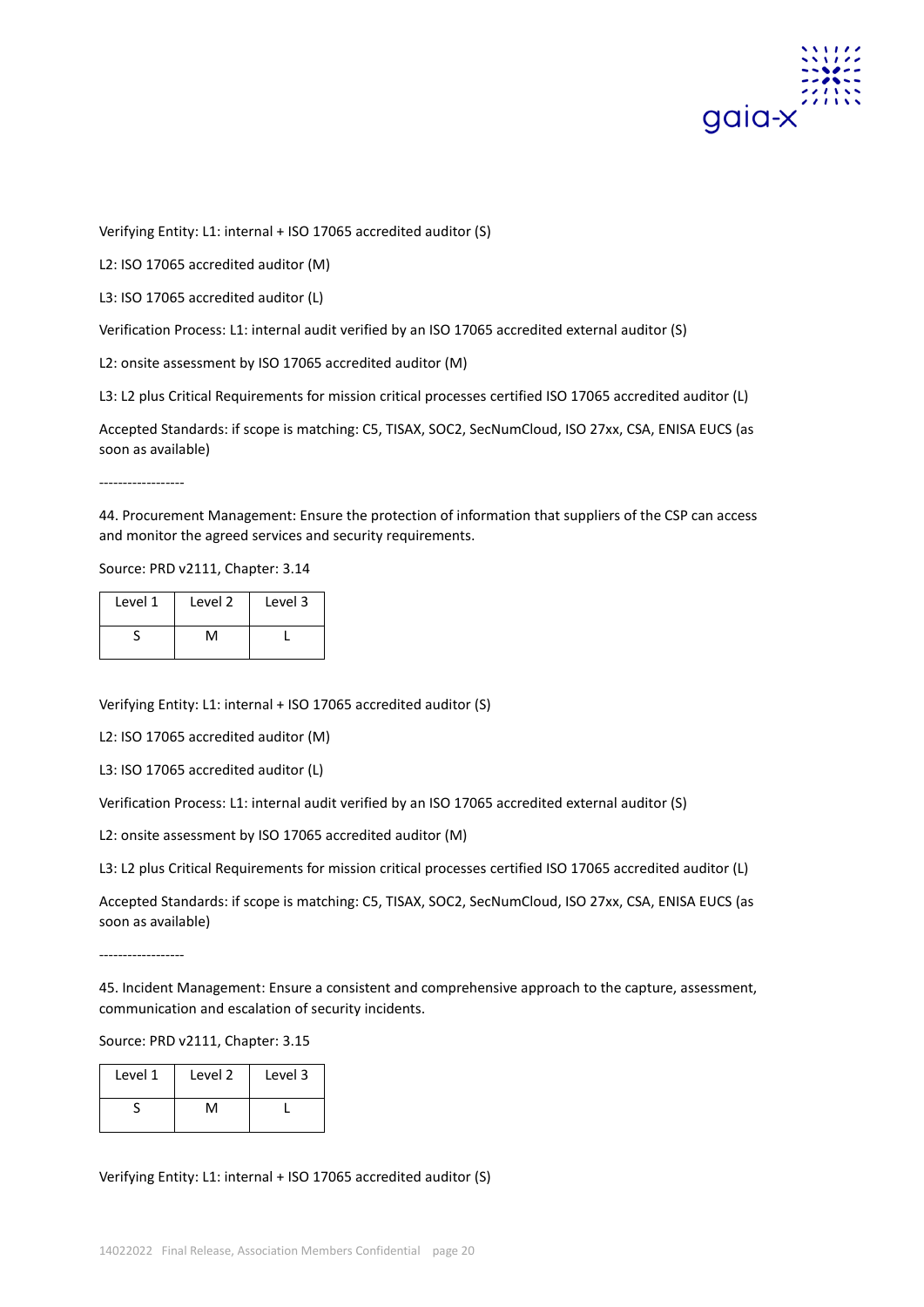

L2: ISO 17065 accredited auditor (M)

L3: ISO 17065 accredited auditor (L)

Verification Process: L1: internal audit verified by an ISO 17065 accredited external auditor (S)

L2: onsite assessment by ISO 17065 accredited auditor (M)

L3: L2 plus Critical Requirements for mission critical processes certified ISO 17065 accredited auditor (L)

Accepted Standards: if scope is matching: C5, TISAX, SOC2, SecNumCloud, ISO 27xx, CSA, ENISA EUCS (as soon as available)

------------------

46. Business Continuity: Plan, implement, maintain and test procedures and measures for business continuity and emergency management.

Source: PRD v2111, Chapter: 3.16

| Level 1 | Level 2 | Level 3 |
|---------|---------|---------|
|         | ٨л      |         |

Verifying Entity: L1: internal + ISO 17065 accredited auditor (S)

L2: ISO 17065 accredited auditor (M)

L3: ISO 17065 accredited auditor (L)

Verification Process: L1: internal audit verified by an ISO 17065 accredited external auditor (S)

L2: onsite assessment by ISO 17065 accredited auditor (M)

L3: L2 plus Critical Requirements for mission critical processes certified ISO 17065 accredited auditor (L)

Accepted Standards: if scope is matching: C5, TISAX, SOC2, SecNumCloud, ISO 27xx, CSA, ENISA EUCS (as soon as available)

------------------

47. Compliance: Avoid non-compliance with legal, regulatory, self-imposed or contractual

information security and compliance requirements.

Source: PRD v2111, Chapter: 3.17

| Level 1 | Level 2 | Level 3 |
|---------|---------|---------|
|         | ٨Λ      |         |

Verifying Entity: L1: internal + ISO 17065 accredited auditor (S)

L2: ISO 17065 accredited auditor (M)

L3: ISO 17065 accredited auditor (L)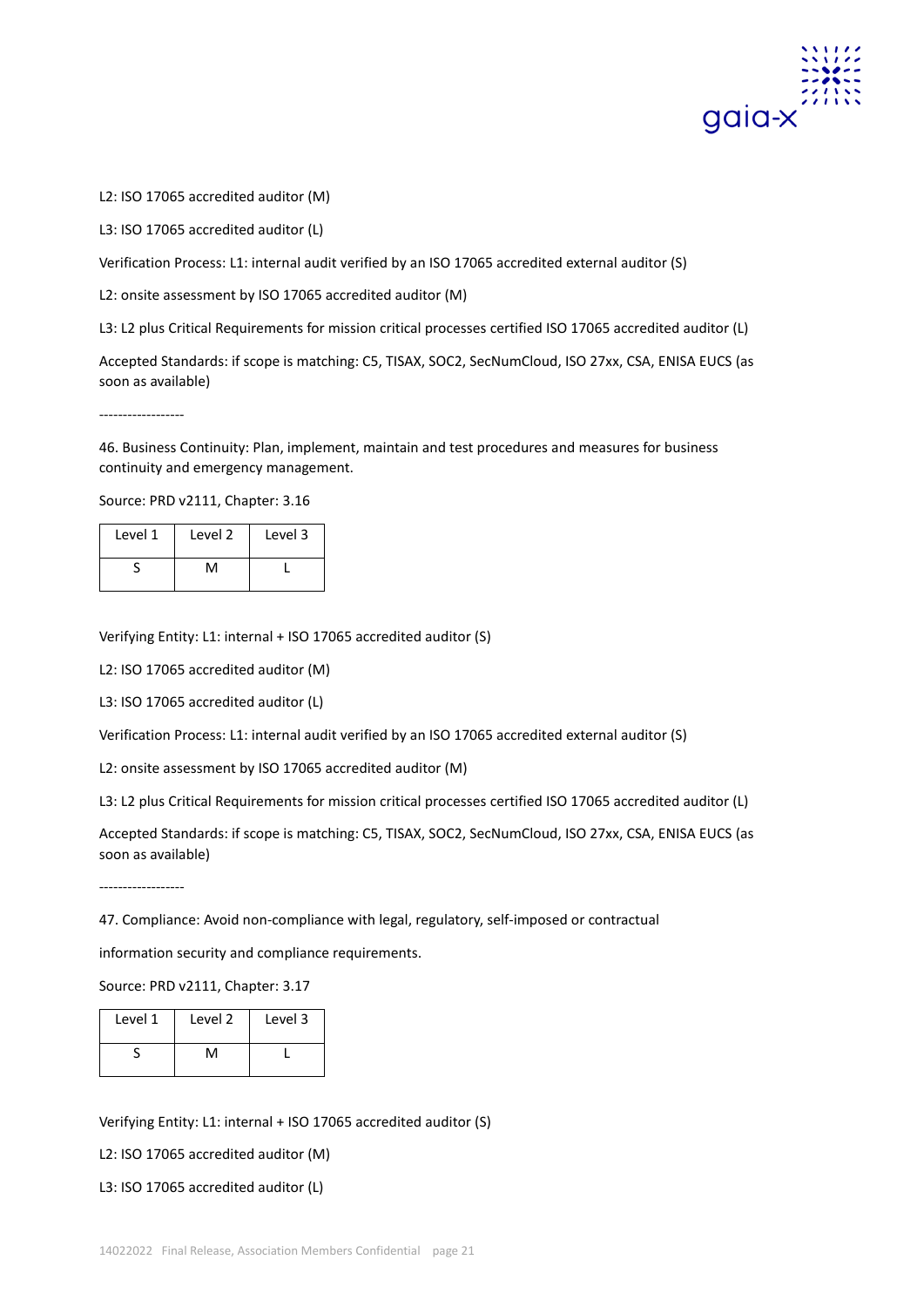

Verification Process: L1: internal audit verified by an ISO 17065 accredited external auditor (S)

L2: onsite assessment by ISO 17065 accredited auditor (M)

L3: L2 plus Critical Requirements for mission critical processes certified ISO 17065 accredited auditor (L)

Accepted Standards: if scope is matching: C5, TISAX, SOC2, SecNumCloud, ISO 27xx, CSA, ENISA EUCS (as soon as available)

------------------

48. User documentation: Provide up-to-date information on the secure configuration and known vulnerabilities of the cloud service for cloud customers.

Source: PRD v2111, Chapter: 3.18

| Level 1 | Level 2 | Level 3 |
|---------|---------|---------|
|         | ۸۸      |         |

Verifying Entity: L1: internal + ISO 17065 accredited auditor (S)

L2: ISO 17065 accredited auditor (M)

L3: ISO 17065 accredited auditor (L)

Verification Process: L1: internal audit verified by an ISO 17065 accredited external auditor (S)

L2: onsite assessment by ISO 17065 accredited auditor (M)

L3: L2 plus Critical Requirements for mission critical processes certified ISO 17065 accredited auditor (L)

Accepted Standards: if scope is matching: C5, TISAX, SOC2, SecNumCloud, ISO 27xx, CSA, ENISA EUCS (as soon as available)

------------------

49. Dealing with information requests from government agencies: Ensure appropriate handling of government investigation requests for legal review, information to cloud customers, and limitation of access to or disclosure of data.

Source: PRD v2111, Chapter: 3.19

| Level 1 | Level 2 | Level 3 |
|---------|---------|---------|
|         | N۸      |         |

Verifying Entity: L1: internal + ISO 17065 accredited auditor (S)

L2: ISO 17065 accredited auditor (M)

L3: ISO 17065 accredited auditor (L)

Verification Process: L1: internal audit verified by an ISO 17065 accredited external auditor (S)

L2: onsite assessment by ISO 17065 accredited auditor (M)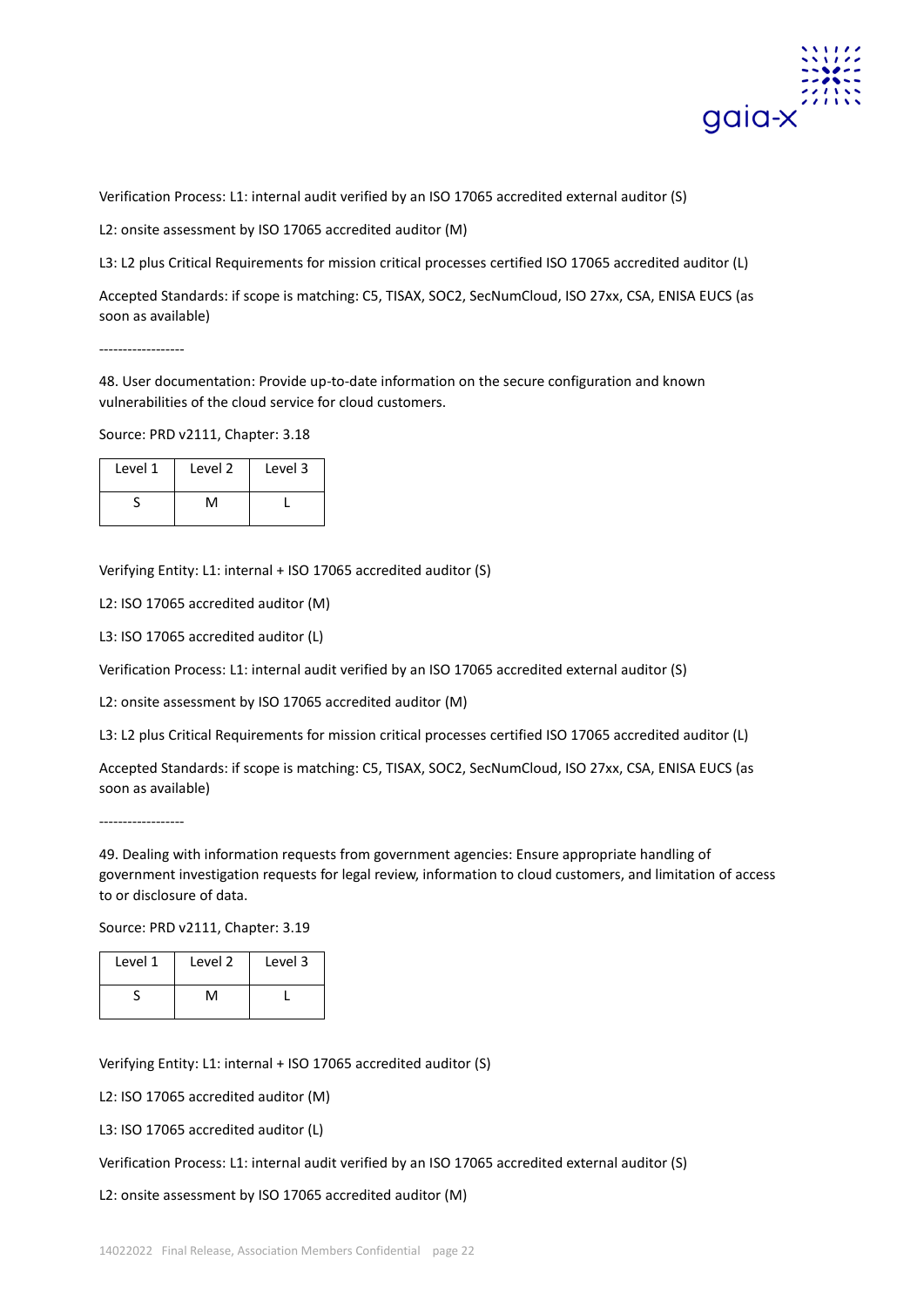

L3: L2 plus Critical Requirements for mission critical processes certified ISO 17065 accredited auditor (L)

Accepted Standards: if scope is matching: C5, TISAX, SOC2, SecNumCloud, ISO 27xx, CSA, ENISA EUCS (as soon as available)

------------------

50. Product safety and security: Provide appropriate mechanisms for cloud customers.

Source: PRD v2111, Chapter: 3.20

| Level 1 | Level 2 | Level 3 |
|---------|---------|---------|
|         | ۸л      |         |

Verifying Entity: L1: internal + ISO 17065 accredited auditor (S)

L2: ISO 17065 accredited auditor (M)

L3: ISO 17065 accredited auditor (L)

Verification Process: L1: internal audit verified by an ISO 17065 accredited external auditor (S)

L2: onsite assessment by ISO 17065 accredited auditor (M)

L3: L2 plus Critical Requirements for mission critical processes certified ISO 17065 accredited auditor (L)

Accepted Standards: if scope is matching: C5, TISAX, SOC2, SecNumCloud, ISO 27xx, CSA, ENISA EUCS (as soon as available)

# **Portability**

51. Implemented practices for facilitating the switching of service providers and the porting of data in a structured, commonly used and machine-readable format including open standard formats where required or requested by the Provider receiving the data.

Source: PRD v2111, Chapter: 4.1.1

| Level 1 | Level 2 | Level 3 |
|---------|---------|---------|
|         |         |         |

Verifying Entity: L1 & L2: Gaia-X AISBL or mandated entity (S)

L3: SWIPO-accredited CAB (M)

Verification Process: L1 & L2: self-verified through internal audit and signed Gaia-X Self-Declaration (S)

L3: SWIPO self-declaration (M)

Accepted Standards: SWIPO IaaS (and SaaS) CoC

------------------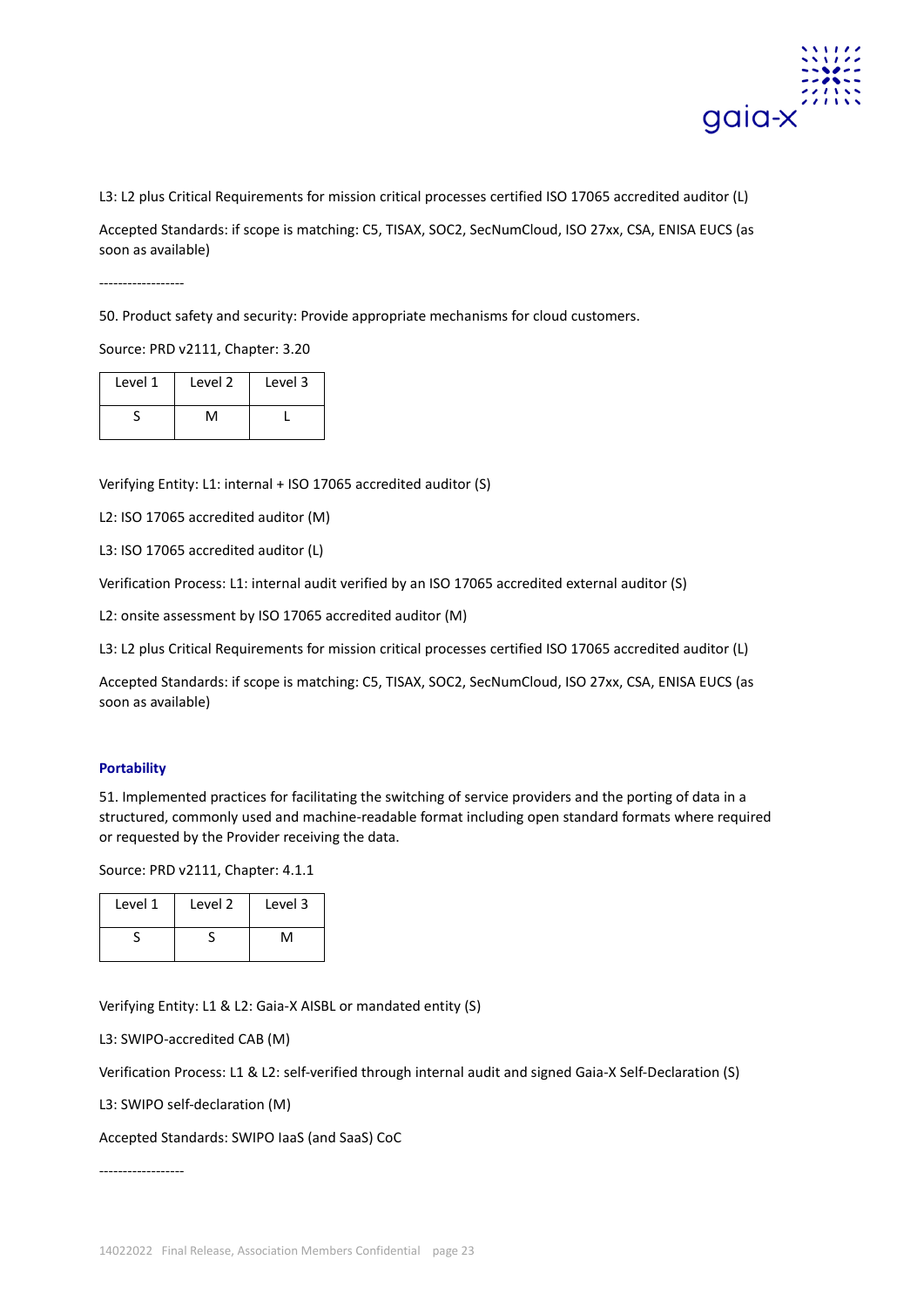

52. Pre-contractual information exists, with sufficiently detailed, clear and transparent information regarding the processes of data portability, technical requirements, timeframes and charges that apply in case a professional user wants to switch to another Provider or port data back to its own IT systems.

Source: PRD v2111, Chapter: 4.1.2

| Level 1 | Level 2 | Level 3 |
|---------|---------|---------|
|         |         |         |

Verifying Entity: L1 & L2: Gaia-X AISBL or mandated entity (S)

L3: SWIPO-accredited CAB (M)

Verification Process: L1 & L2: self-verified through internal audit and signed Gaia-X Self-Declaration (S)

L3: SWIPO self-declaration (M)

Accepted Standards: SWIPO IaaS (and SaaS) CoC

# **European Control**

53. Provide mandatory option that data are processed and stored exclusively in EU/EEA for Level 2.

Source: PRD v2111, Chapter: 5.1

| Level 1 | Level 2 | Level 3 |
|---------|---------|---------|
|         |         |         |

Verifying Entity: Gaia-X AISBL or mandated entity

Verification Process: Gaia-X Self-Declaration

Accepted Standards: -

------------------

54. Data must be processed and stored exclusively in EU/EEA for Level 3.

# Source: PRD v2111, Chapter: 5.1

| Level 1 | Level 2 | Level 3 |
|---------|---------|---------|
|         |         |         |

Verifying Entity: Gaia-X AISBL or mandated entity

Verification Process: Gaia-X Self-Declaration

Accepted Standards: -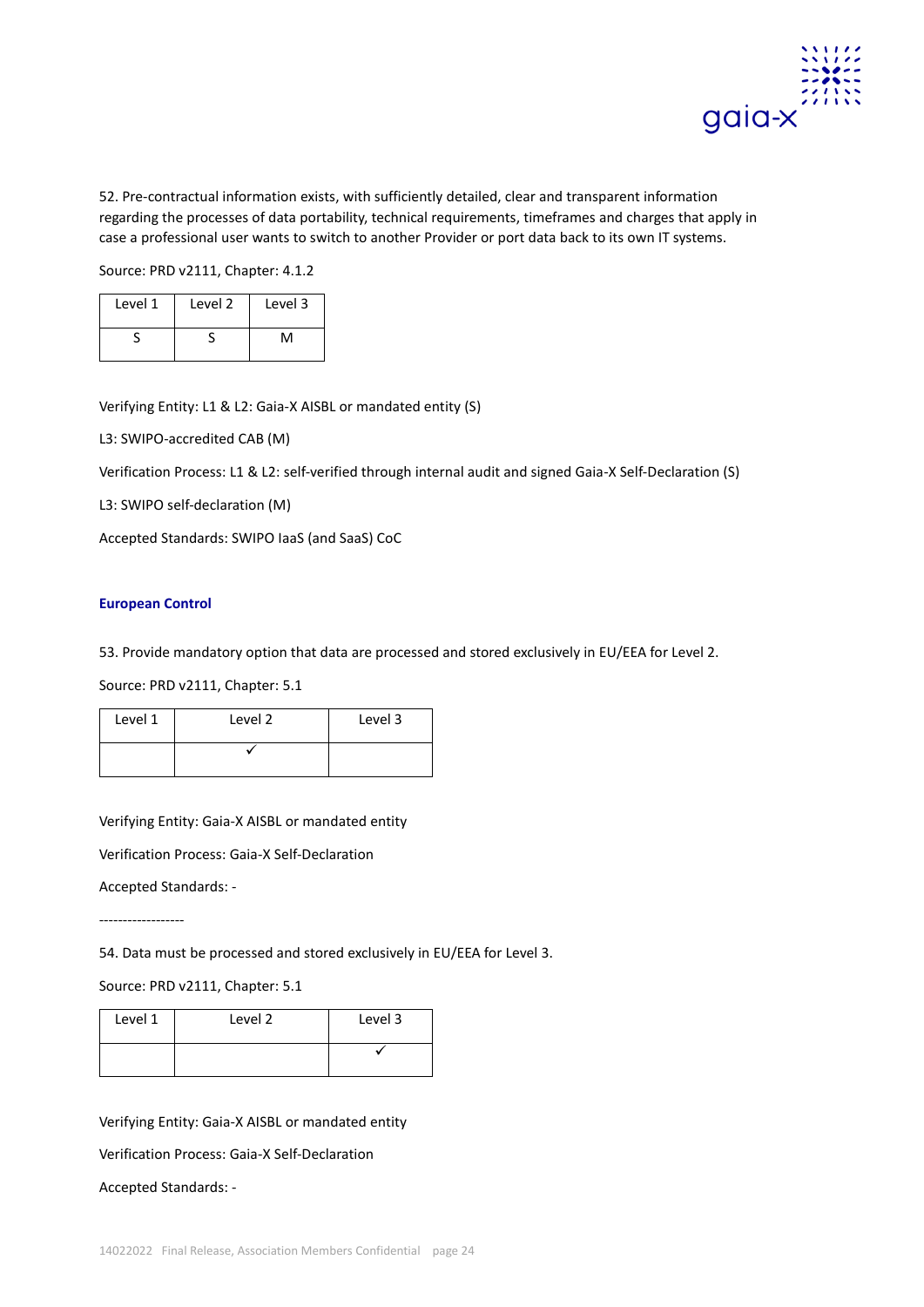

------------------

55. For Level 3 where the Provider or subcontractor is subject to legal obligations to transmit or disclose data on the basis of a non-EU statutory order, verified safeguards need to be in place that ensure that any access request is compliant with EU law.

Source: PRD v2111, Chapter: 5.1

| Level 1 | Level 2 | Level 3 |
|---------|---------|---------|
|         |         |         |

Verifying Entity: Gaia-X AISBL or mandated entity

Verification Process: Gaia-X Self-Declaration

Accepted Standards: -

------------------

56. No access to customer data by provider, unless authorized by customer or required by EU law.

Source: PRD v2111, Chapter: 5.2

| Level 1 | Level 2 | Level 3 |
|---------|---------|---------|
|         |         |         |

Verifying Entity: Gaia-X AISBL or mandated entity

Verification Process: Gaia-X Self-Declaration

Accepted Standards: -

------------------

57. Provide option for each contract to be governed by EU Member State law.

Source: PRD v2111, Chapter: 5.3

| Level 1 | Level 2 | Level 3 |
|---------|---------|---------|
|         |         |         |

Verifying Entity: Gaia-X AISBL or mandated entity

Verification Process: Gaia-X Self-Declaration

Accepted Standards: -

------------------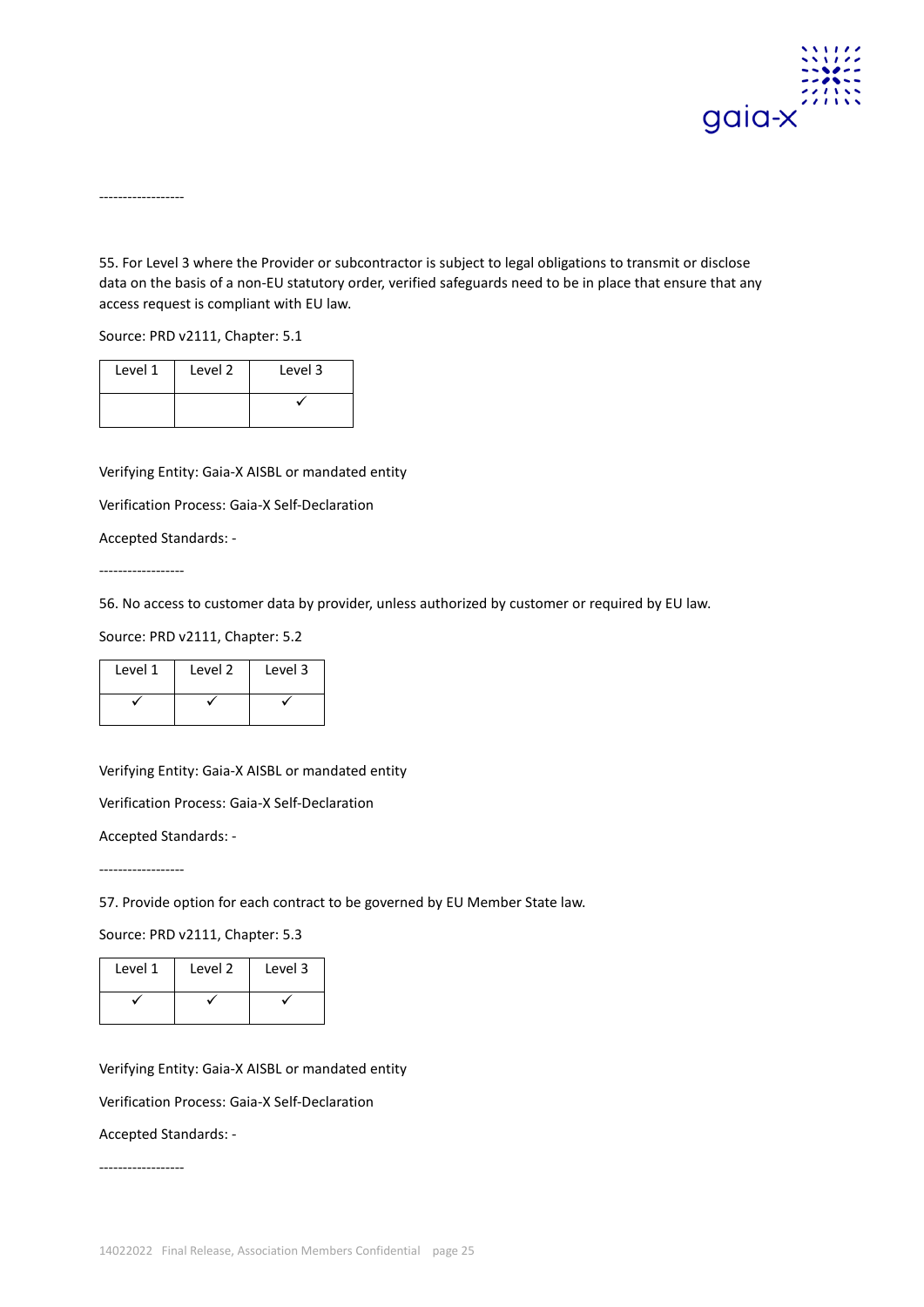

58. The CSP's registered head office, headquarters and main establishment shall be established in a Member State of the EU.

Source: v2202, Chapter:

| Level 1 | Level 2 | Level 3 |
|---------|---------|---------|
|         |         |         |

Verifying Entity: Gaia-X AISBL or mandated entity

Verification Process: Gaia-X Self-Declaration

Accepted Standards: -

------------------

59. Shareholders in the CSP, whose registered head office, headquarters and main establishment are not established in a Member State of the EU shall not, directly or indirectly, individually or jointly, hold control of the CSP. Control is defined as the ability of a natural or legal person to exercise decisive influence directly or indirectly on the CSP through one or more intermediate entities, de jure or de facto. (cf. Council Regulation No 139/2004 and Commission Consolidated Jurisdictional Notice under Council Regulation (EC) No 139/2004 for illustrations of decisive control).

Source: v2202, Chapter:

| Level 1 | Level 2 | Level 3 |
|---------|---------|---------|
|         |         |         |

Verifying Entity: Gaia-X AISBL or mandated entity

Verification Process: Gaia-X Self-Declaration

Accepted Standards: -

------------------

60. In the event of recourse by the CSP, in the context of the services provided to the CSC, to the services of a third-party company - including a subcontractor - whose registered head office, headquarters and main establishment is outside of the European Union or who is owned or controlled directly or indirectly by another third-party company registered outside the European Union, the third-party company shall have no access over the CSC data nor access and identity management for the services provided to the CSC. The CSP, including any of its sub-processor, shall push back any request received from non-European authorities to obtain communication of personal data relating to European Customers, except if request is made in execution of a court judgment or order that is valid and legally binding under Union law and applicable member states law as provided by Article 48 GDPR.

Source: v2202, Chapter:

| Level 1 | Level 2 | Level 3 |
|---------|---------|---------|
|         |         |         |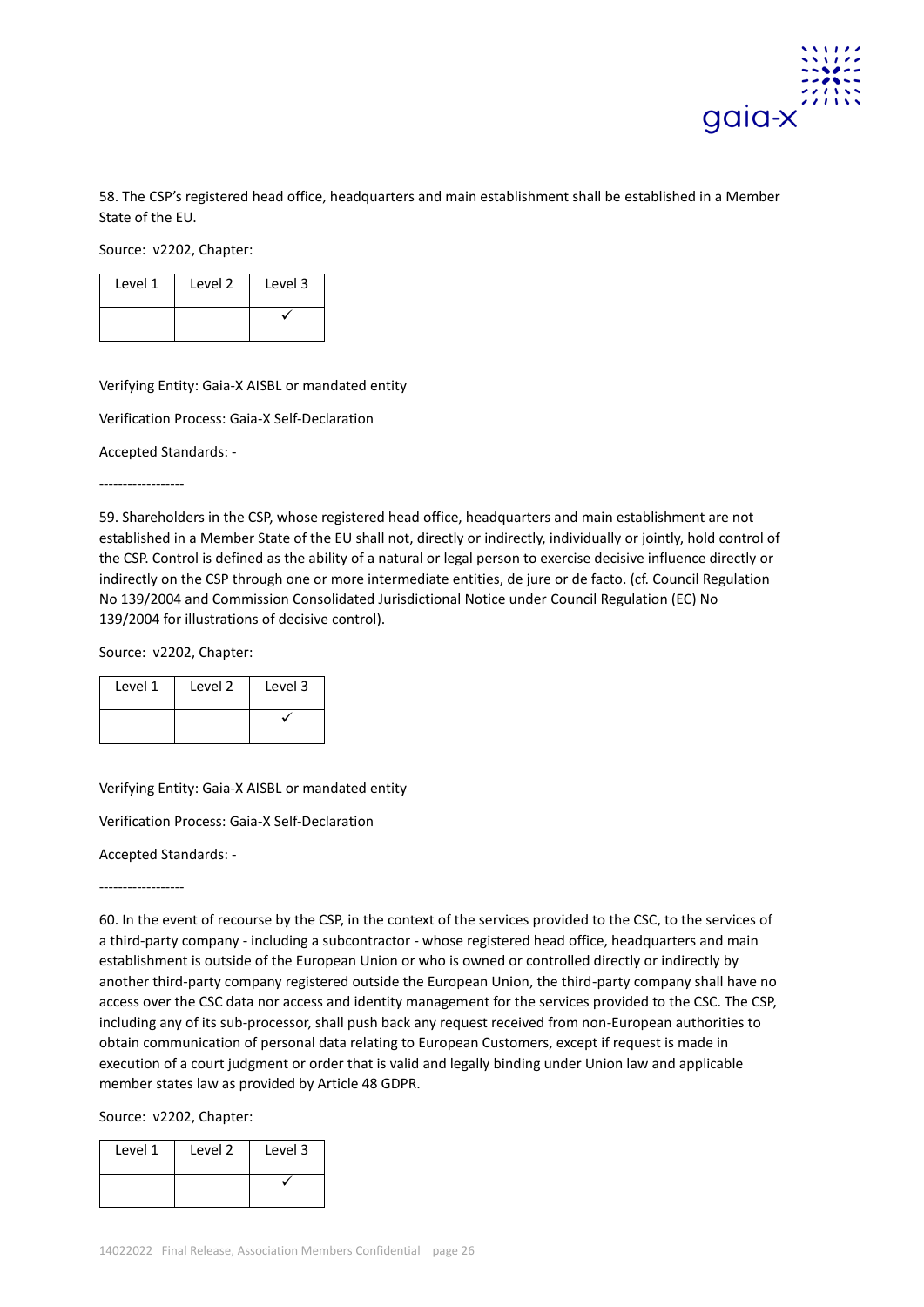

Verification Process: Gaia-X Self-Declaration

Accepted Standards: -

------------------

61. The CSP must guarantee continuous autonomy for all or part of the services it provides. The concept of operating autonomy shall be understood as the ability to maintain the provision of the cloud computing service by drawing on the provider's own skills or by using adequate alternatives

Source: v2202, Chapter:

| Level 1 | Level 2 | Level 3 |
|---------|---------|---------|
|         |         |         |

Verifying Entity: Gaia-X AISBL or mandated entity

Verification Process: Gaia-X Self-Declaration

Accepted Standards: -

# **Data Protection in Data Spaces**

*Subject of the following criteria are data sharing ecosystems rather than Cloud Service Offerings as applied for all previous criteria.*

62. The contract or any other legal binding act under Union or Member State law shall address data exchange capabilities.

Source: DSBC EWG v2112, Chapter:

| Level 1 | Level 2 | Level 3 |
|---------|---------|---------|
|         |         |         |

Verifying Entity: Gaia-X AISBL or mandated entity

Verification Process: Gaia-X Self-Declaration

Accepted Standards: -

------------------

63. The contract for Data Exchange shall be, at a minimum, in textform.

Source: DSBC EWG v2112, Chapter:

| Level 1 | Level 2 | Level 3 |
|---------|---------|---------|
|         |         |         |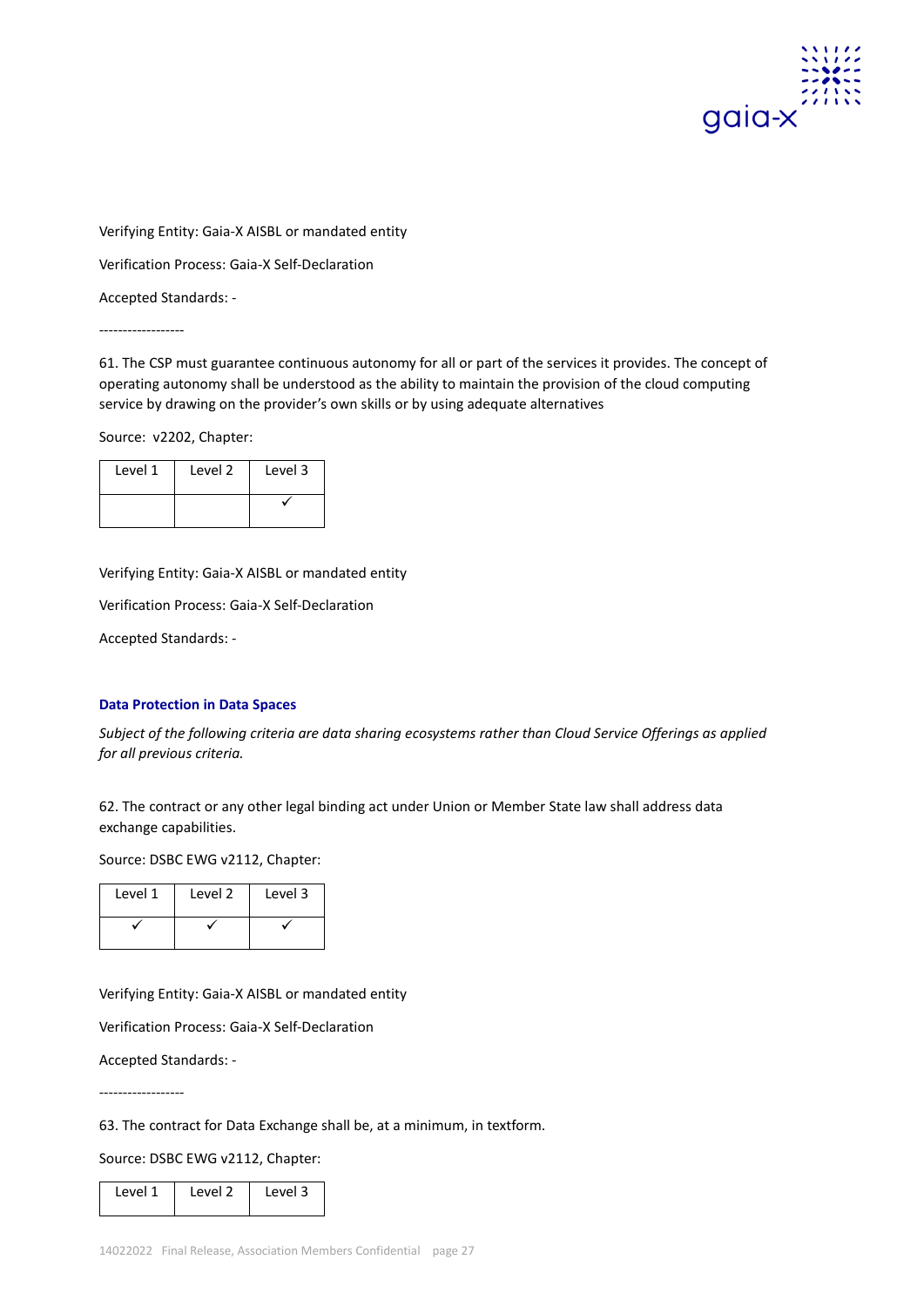

Verification Process: Gaia-X Self-Declaration

Accepted Standards: -

------------------

64. The contract shall define the roles and responsibilities of the parties involved, in particular addressing data exchange.

Source: DSBC EWG v2112, Chapter:

| Level 1 | Level 2 | Level 3 |
|---------|---------|---------|
|         |         |         |

Verifying Entity: Gaia-X AISBL or mandated entity

Verification Process: Gaia-X Self-Declaration

Accepted Standards: -

------------------

65. According to the roles and responsibilities, technical and organizational measures are clearly defined including an adequate level of detail and explicitly addressing the data exchange.

Source: DSBC EWG v2112, Chapter:

| Level 1 | Level 2 | Level 3 |
|---------|---------|---------|
|         |         |         |

Verifying Entity: Gaia-X AISBL or mandated entity

Verification Process: Gaia-X Self-Declaration

Accepted Standards: -

------------------

66. Means shall, in particular, address usage policies (including data classification) and purpose conditions of use, limitations confidentiality, IP.

Source: DSBC EWG v2112, Chapter:

| Level 1 | Level 2 | Level 3 |
|---------|---------|---------|
|         |         |         |